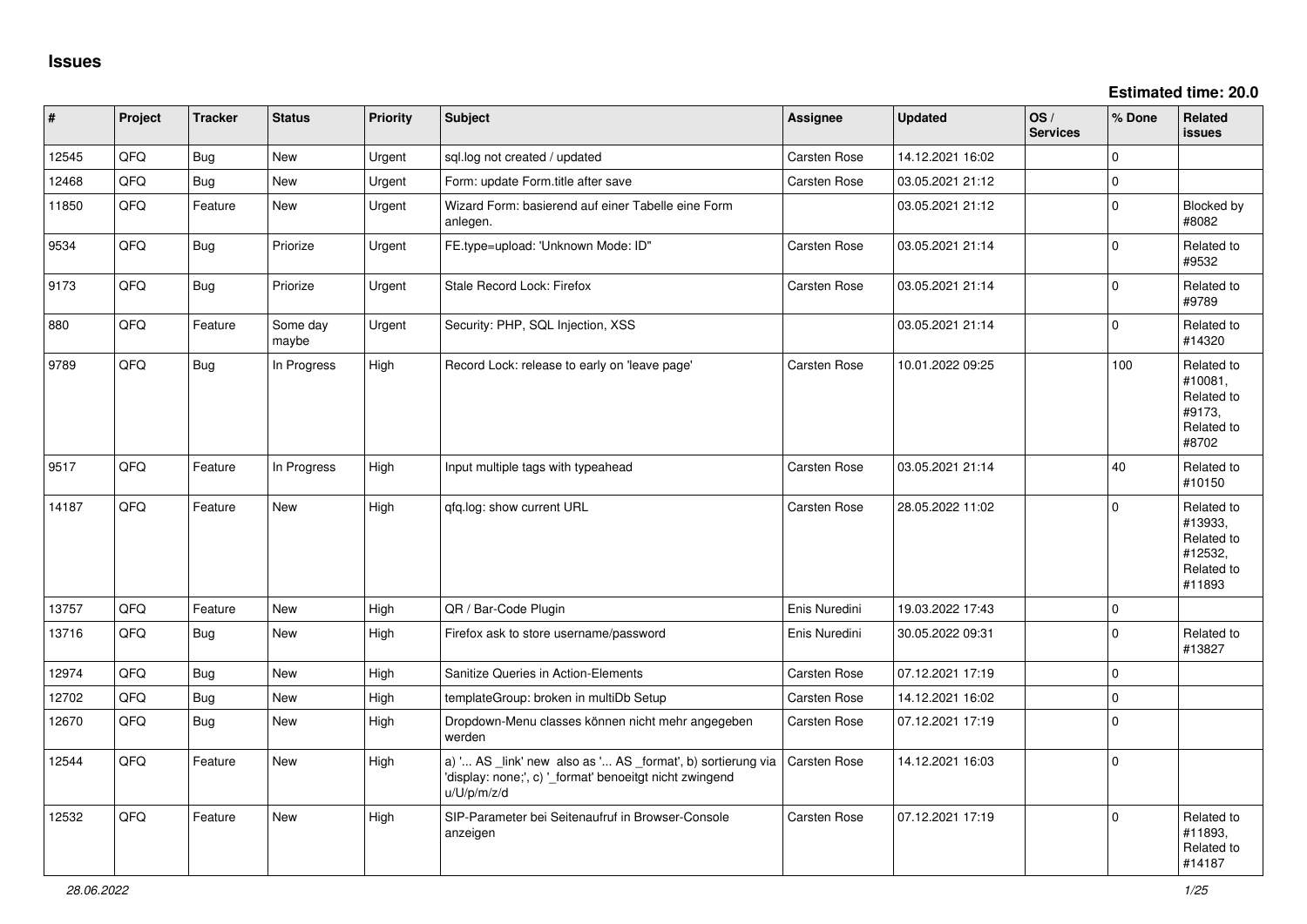| #     | Project | <b>Tracker</b> | <b>Status</b> | <b>Priority</b> | <b>Subject</b>                                                                          | <b>Assignee</b> | <b>Updated</b>   | OS/<br><b>Services</b> | % Done      | Related<br><b>issues</b>                      |
|-------|---------|----------------|---------------|-----------------|-----------------------------------------------------------------------------------------|-----------------|------------------|------------------------|-------------|-----------------------------------------------|
| 12513 | QFQ     | Bug            | <b>New</b>    | High            | Implement server side check of maxlength                                                | Carsten Rose    | 07.12.2021 17:19 |                        | $\mathbf 0$ |                                               |
| 12508 | QFQ     | Bug            | In Progress   | High            | gfg Form: sendMail                                                                      | Karin Niffeler  | 19.03.2022 17:48 |                        | $\Omega$    |                                               |
| 12463 | QFQ     | <b>Bug</b>     | ToDo          | High            | QFQ Function: 'function' and 'sql' on same level - output of<br>sal is shown two times. | Carsten Rose    | 15.12.2021 16:31 |                        | $\mathbf 0$ |                                               |
| 12395 | QFQ     | <b>Bug</b>     | ToDo          | High            | QFQ Function: Result two times shown                                                    | Carsten Rose    | 18.02.2022 08:59 |                        | $\mathbf 0$ |                                               |
| 12186 | QFQ     | Feature        | New           | High            | TinyMCE Config für Objekte                                                              | Carsten Rose    | 07.12.2021 17:19 |                        | $\Omega$    | <b>Blocks</b><br>#12632                       |
| 12066 | QFQ     | Bug            | <b>New</b>    | High            | enterAsSubmit: Forward wird nicht ausgeführt                                            | Enis Nuredini   | 29.05.2022 09:23 |                        | $\mathbf 0$ |                                               |
| 11893 | QFQ     | Feature        | <b>New</b>    | High            | Broken SIP: a) only report one time, b) only report in main<br>column                   | Carsten Rose    | 12.05.2021 12:13 |                        | $\Omega$    | Related to<br>#12532,<br>Related to<br>#14187 |
| 11630 | QFQ     | Bug            | Feedback      | High            | Bitte check ob CALL() in 20.11.0 noch so funktioniert wie in<br>20.4.1                  | Enis Nuredini   | 28.05.2022 13:45 |                        | $\mathbf 0$ | Related to<br>#11325                          |
| 11237 | QFQ     | Bug            | New           | High            | Radiobutton / parameter.buttonClass= btn-default - kein dirty<br>Trigger                | Benjamin Baer   | 03.05.2021 21:12 |                        | $\mathbf 0$ | Related to<br>#10766                          |
| 11057 | QFQ     | Bug            | New           | High            | Checkboxes ohne span.checkmark im Report werden<br>ausgeblendet                         | Benjamin Baer   | 03.05.2021 21:12 |                        | $\Omega$    | Related to<br>#11039                          |
| 10766 | QFQ     | Bug            | <b>New</b>    | High            | Radiobutton / parameter.buttonClass=btn-default: dynamic<br>update                      |                 | 03.05.2021 21:12 |                        | $\mathbf 0$ | Related to<br>#11237                          |
| 10640 | QFQ     | <b>Bug</b>     | <b>New</b>    | High            | TypeAhead Tag: FE editierbar trotz readOnly                                             | Carsten Rose    | 03.05.2021 21:12 |                        | $\mathbf 0$ |                                               |
| 10508 | QFQ     | Bug            | <b>New</b>    | High            | Multi Form broken on Multi DB Instance                                                  | Carsten Rose    | 03.05.2021 21:12 |                        | $\mathbf 0$ |                                               |
| 10506 | QFQ     | Bug            | <b>New</b>    | High            | Template Group broken on MultiDB instance                                               | Carsten Rose    | 03.05.2021 21:12 |                        | $\mathbf 0$ | Related to<br>#10505                          |
| 10114 | QFQ     | Feature        | <b>New</b>    | High            | Symbol (Link): 'G:' (Glyphicon) replaced by 'i:' (icon)                                 |                 | 07.12.2021 17:19 |                        | $\mathbf 0$ | Related to<br>#3797,<br>Related to<br>#4194   |
| 10081 | QFQ     | Bug            | <b>New</b>    | High            | Stale record lock after 'forbidden' character                                           | Carsten Rose    | 03.05.2021 21:12 |                        | $\Omega$    | Related to<br>#10082,<br>Related to<br>#9789  |
| 9548  | QFQ     | Feature        | Feedback      | High            | FormElement: Pattern mismatch - optional report only on<br>focus lost                   | Benjamin Baer   | 03.05.2021 21:14 |                        | $\Omega$    |                                               |
| 9531  | QFQ     | <b>Bug</b>     | New           | High            | FE File: Dynamic Update / modeSql / required detected<br>even it not set                | Carsten Rose    | 11.06.2021 20:32 |                        | $\mathbf 0$ | Related to<br>#12398                          |
| 9347  | QFQ     | <b>Bug</b>     | New           | High            | FE.type=upload with dynamic show/hidden: required not<br>detected                       | Carsten Rose    | 12.06.2021 10:40 |                        | $\mathbf 0$ | Related to<br>#5305,<br>Related to<br>#12398  |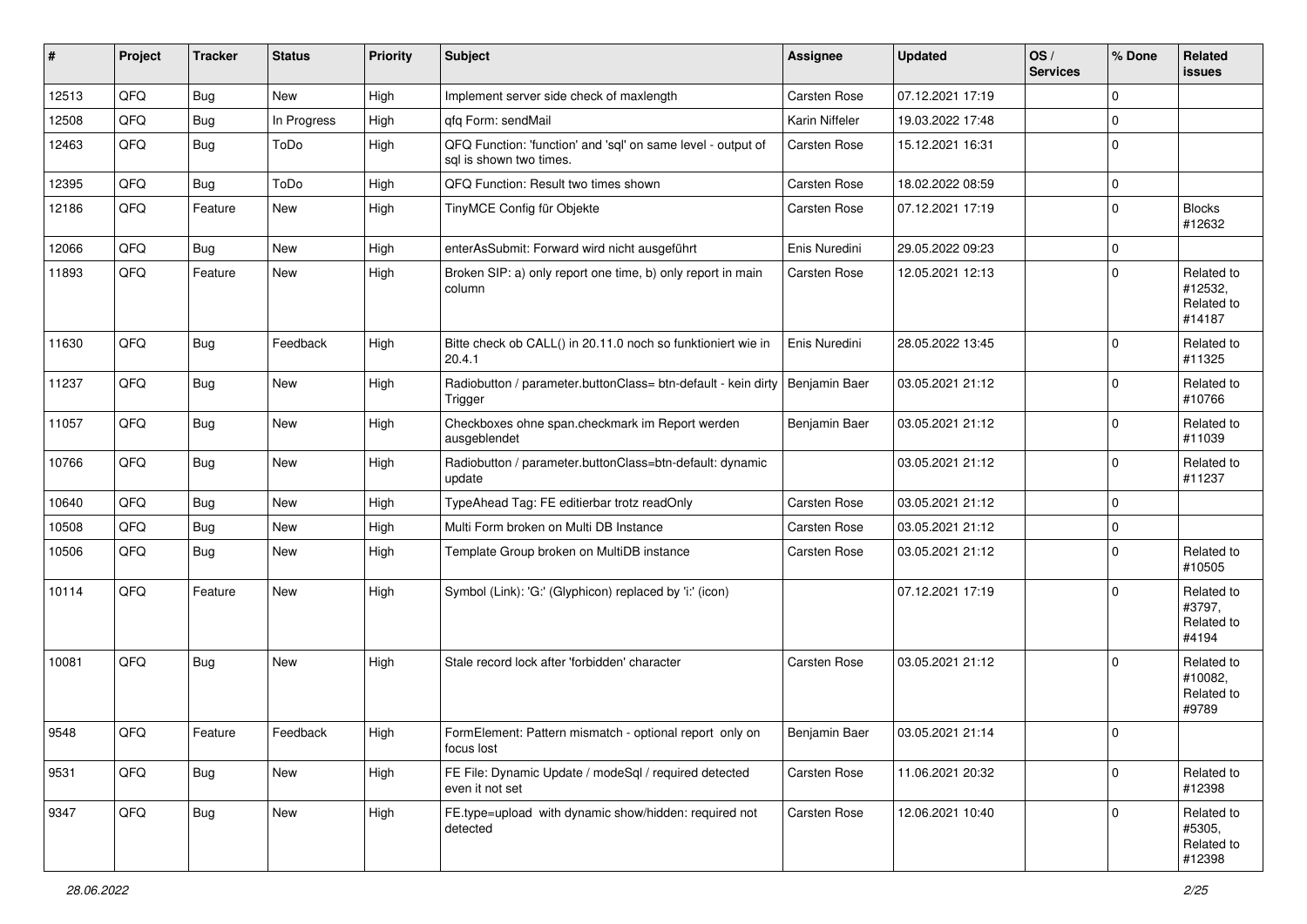| ∦    | Project | <b>Tracker</b> | <b>Status</b>     | <b>Priority</b> | <b>Subject</b>                                                                               | <b>Assignee</b> | <b>Updated</b>   | OS/<br><b>Services</b> | % Done      | <b>Related</b><br>issues                        |
|------|---------|----------------|-------------------|-----------------|----------------------------------------------------------------------------------------------|-----------------|------------------|------------------------|-------------|-------------------------------------------------|
| 9121 | QFQ     | <b>Bug</b>     | Priorize          | High            | sip links have r and __dbIndexData set                                                       | Carsten Rose    | 12.06.2021 10:41 |                        | $\Omega$    |                                                 |
| 9052 | QFQ     | Feature        | Feedback          | High            | Report: CodeMirror with SQL Syntax Highlight in FE                                           | Enis Nuredini   | 08.06.2022 10:25 |                        | $\Omega$    |                                                 |
| 8962 | QFQ     | Feature        | <b>New</b>        | High            | allow for form fields with identical names                                                   | Carsten Rose    | 03.05.2021 21:14 |                        | $\Omega$    |                                                 |
| 8891 | QFQ     | Bug            | New               | High            | formSubmitLog: do not log passwords                                                          | Enis Nuredini   | 25.03.2022 09:06 |                        | $\Omega$    |                                                 |
| 8668 | QFQ     | <b>Bug</b>     | <b>New</b>        | High            | Pill disabled: dyamic mode 'hidden' not respected - FE is still<br>required                  | Carsten Rose    | 03.05.2021 21:14 |                        | $\Omega$    |                                                 |
| 8431 | QFQ     | <b>Bug</b>     | New               | High            | autocron.php with wrong path                                                                 | Carsten Rose    | 03.05.2021 21:14 |                        | $\Omega$    |                                                 |
| 8204 | QFQ     | Feature        | Priorize          | High            | Position 'required mark'                                                                     | Carsten Rose    | 16.06.2021 13:44 |                        | $\Omega$    |                                                 |
| 8083 | QFQ     | <b>Bug</b>     | New               | High            | FormEditor: primary table list does not respect<br>'indexDb={{indexData:Y}}'                 | Carsten Rose    | 03.05.2021 21:14 |                        | $\Omega$    | Has duplicate<br>#6678                          |
| 8082 | QFQ     | Feature        | Priorize          | High            | Contact form without saving record                                                           | Carsten Rose    | 07.12.2021 15:20 |                        | $\Omega$    | Related to<br>#8587,<br><b>Blocks</b><br>#11850 |
| 7899 | QFQ     | <b>Bug</b>     | New               | High            | Fe.type=password / retype / required: always complain<br>about missing value                 | Carsten Rose    | 03.05.2021 21:14 |                        | $\Omega$    |                                                 |
| 7850 | QFQ     | Feature        | <b>New</b>        | High            | Upload records: non 'pathFileName' column                                                    | Carsten Rose    | 03.05.2021 21:14 |                        | $\Omega$    |                                                 |
| 7650 | QFQ     | <b>Bug</b>     | New               | High            | Optional do not show 'required' sign on FormElement                                          | Carsten Rose    | 03.05.2021 21:14 |                        | $\Omega$    |                                                 |
| 7602 | QFQ     | Feature        | ToDo              | High            | Multi Select: with checkboxes                                                                | Benjamin Baer   | 22.03.2022 09:07 |                        | $\Omega$    |                                                 |
| 6116 | QFQ     | <b>Bug</b>     | Priorize          | High            | value of checkbox not saved                                                                  | Carsten Rose    | 07.12.2021 17:19 |                        | $\Omega$    |                                                 |
| 5715 | QFQ     | Feature        | New               | High            | PDF Caching                                                                                  | Carsten Rose    | 03.05.2021 21:14 |                        | $\Omega$    | Related to<br>#5851,<br>Related to<br>#6357     |
| 5459 | QFQ     | <b>Bug</b>     | <b>New</b>        | High            | Multi DB: spread system tables between 'QFQ' and<br>'Data'-DB                                | Carsten Rose    | 03.05.2021 21:14 |                        | $\Omega$    | Related to<br>#4720                             |
| 5221 | QFQ     | <b>Bug</b>     | New               | High            | Download Dialog: Bleibt stehen in FF wenn Datei<br>automatisch gespeichert wird.             | Carsten Rose    | 03.05.2021 21:14 |                        | $\Omega$    |                                                 |
| 4279 | QFQ     | <b>Bug</b>     | Some day<br>maybe | High            | config.linkVars lost                                                                         | Carsten Rose    | 03.05.2021 21:14 |                        | $\Omega$    |                                                 |
| 4258 | QFQ     | Feature        | Some day<br>maybe | High            | <b>System Defaults: Forms</b>                                                                | Carsten Rose    | 03.05.2021 21:14 |                        | $\Omega$    |                                                 |
| 3990 | QFQ     | Feature        | Some day<br>maybe | High            | custom class definition: add space automatically                                             | Carsten Rose    | 03.05.2021 21:14 |                        | 0           |                                                 |
| 3967 | QFQ     | Feature        | Some day<br>maybe | High            | Report: Checkbox, Radio, Dropdown, Input welches ohne<br>Submit funktioniert - 'Inline-Form' | Carsten Rose    | 03.05.2021 21:14 |                        | $\mathbf 0$ |                                                 |
| 3848 | QFQ     | Feature        | Some day<br>maybe | High            | Antivirus check fuer Upload files in qfq?                                                    | Carsten Rose    | 03.05.2021 21:14 |                        | 0           | Related to<br>#4131                             |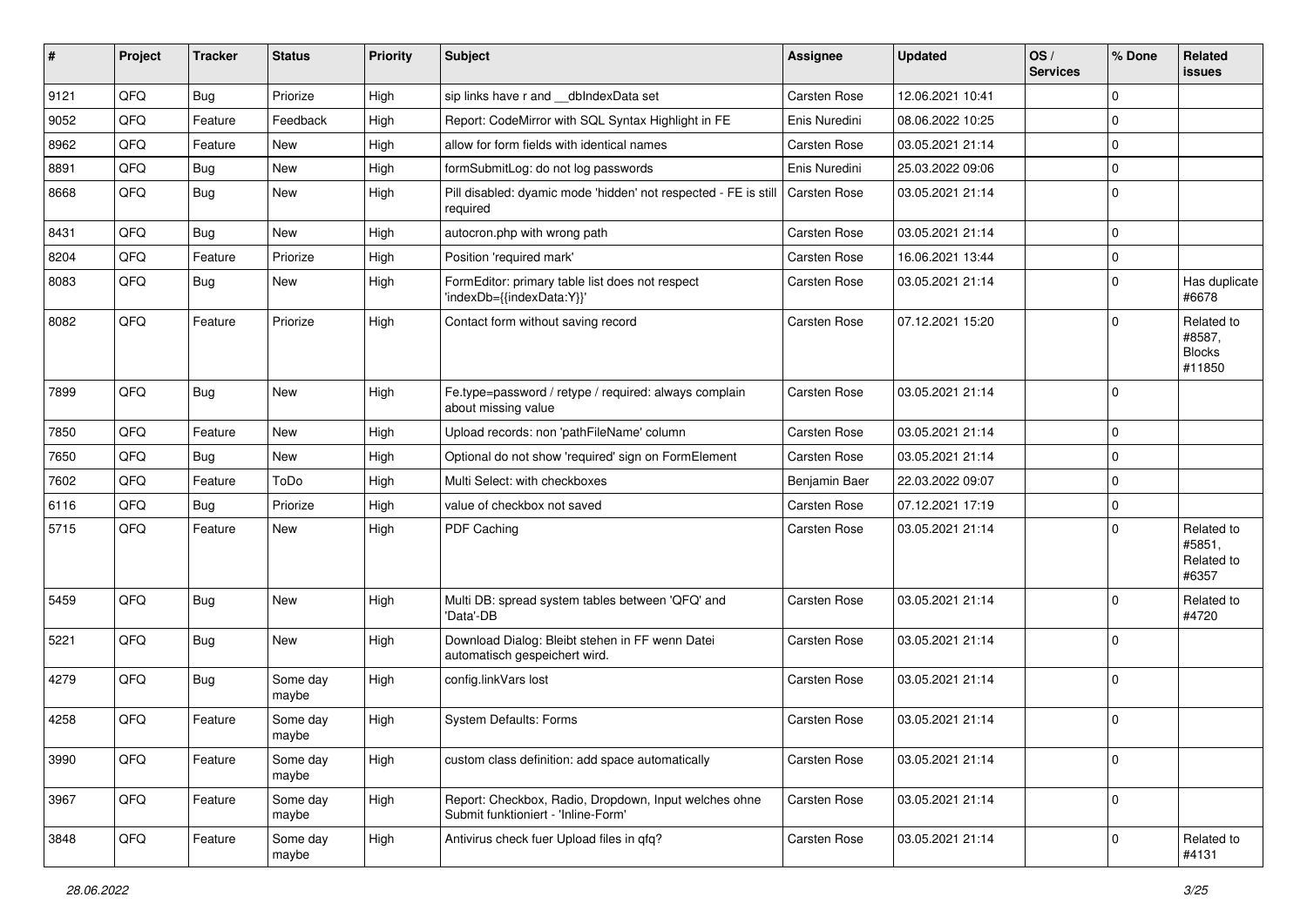| #     | Project | <b>Tracker</b> | <b>Status</b>     | <b>Priority</b> | <b>Subject</b>                                                                                         | Assignee       | <b>Updated</b>   | OS/<br><b>Services</b> | % Done      | <b>Related</b><br>issues                                               |
|-------|---------|----------------|-------------------|-----------------|--------------------------------------------------------------------------------------------------------|----------------|------------------|------------------------|-------------|------------------------------------------------------------------------|
| 3727  | QFQ     | Feature        | <b>New</b>        | High            | Security: Session Hijacking erschweren                                                                 | Carsten Rose   | 03.05.2021 21:14 |                        | $\Omega$    |                                                                        |
| 3570  | QFQ     | Bug            | Some day<br>maybe | High            | Formular mit prmitnew permitEdit=Always wird nicht<br>aufgerufen (ist leer)                            | Carsten Rose   | 03.05.2021 21:14 |                        | $\Omega$    |                                                                        |
| 3109  | QFQ     | Bug            | Some day<br>maybe | High            | RealUrl: Links werden nicht korrekt gerendert                                                          | Carsten Rose   | 03.05.2021 21:14 |                        | $\mathbf 0$ |                                                                        |
| 3061  | QFQ     | Bug            | Some day<br>maybe | High            | winstitute: mysql connection durcheinander - nmhp17<br>(ag7)/QFQ arbeitet mit DB/Tabellen von biostat. | Carsten Rose   | 03.05.2021 21:14 |                        | $\mathbf 0$ |                                                                        |
| 13572 | QFQ     | Feature        | Feedback          | Normal          | Form Load: misleading error message on trying to load non<br>existent primary record                   | Enis Nuredini  | 16.05.2022 23:16 |                        | 100         |                                                                        |
| 12632 | QFQ     | Feature        | <b>New</b>        | Normal          | TinyMCE: Prepare CSS classes for images                                                                | Carsten Rose   | 04.06.2021 14:35 |                        | 100         | Blocked by<br>#12186                                                   |
| 12584 | QFQ     | Feature        | Feedback          | Normal          | T3 v10 migration script: replace alias-patterns (v11)                                                  | Carsten Rose   | 28.05.2022 11:12 |                        | 100         |                                                                        |
| 10115 | QFQ     | Feature        | New               | Normal          | TypeAhead: static list                                                                                 | Carsten Rose   | 26.02.2020 16:42 |                        | 100         |                                                                        |
| 9275  | QFQ     | <b>Bug</b>     | New               | Normal          | autcron: t3 page, which takes to long to respond, is not<br>reported properly                          | Carsten Rose   | 01.02.2020 23:22 |                        | 100         |                                                                        |
| 3613  | QFQ     | <b>Bug</b>     | Some day<br>maybe | Normal          | note /note unchecked -> note div (col-md) wird weiterhin<br>gerendert                                  | Elias Villiger | 01.02.2020 23:19 |                        | 100         |                                                                        |
| 3402  | QFQ     | Feature        | Some day<br>maybe | Normal          | Syntax Highlighting via CodeMirror                                                                     | Carsten Rose   | 11.12.2019 16:02 |                        | 100         | Related to<br>#3207                                                    |
| 13330 | QFQ     | Feature        | In Progress       | Normal          | Multi Form: Upload                                                                                     | Carsten Rose   | 07.11.2021 12:40 |                        | 50          | Related to<br>#9706                                                    |
| 12440 | QFQ     | Feature        | In Progress       | Normal          | Typo3 V10 upgrade (durchfuehren und testen)                                                            | Carsten Rose   | 21.03.2022 09:53 |                        | 50          | Related to<br>#12357,<br>Related to<br>#12067,<br>Related to<br>#10661 |
| 9691  | QFQ     | <b>Bug</b>     | In Progress       | Normal          | Checkbox: dynamic update > readonly                                                                    | Carsten Rose   | 01.02.2020 23:22 |                        | 50          | Related to<br>#9834                                                    |
| 8522  | QFQ     | Feature        | Some day<br>maybe | Normal          | build QFQ - npm warnings                                                                               | Benjamin Baer  | 01.02.2020 23:19 |                        | 50          |                                                                        |
| 6609  | QFQ     | Feature        | <b>New</b>        | Normal          | Formlet: JSON API erweitern                                                                            | Carsten Rose   | 01.02.2020 23:21 |                        | 50          |                                                                        |
| 10793 | QFQ     | Feature        | In Progress       | Normal          | <b>Update NPM Packages</b>                                                                             | Carsten Rose   | 07.09.2021 13:25 |                        | 30          |                                                                        |
| 2665  | QFQ     | <b>Bug</b>     | Priorize          | Normal          | Dynamic Update funktioniert nicht, wenn beim<br>entsprechenden FormElement eine size angegeben ist.    | Benjamin Baer  | 03.01.2022 08:12 |                        | $30\,$      |                                                                        |
| 1623  | QFQ     | Feature        | Some day<br>maybe | Normal          | RealURL                                                                                                |                | 11.12.2019 16:03 |                        | $30\,$      |                                                                        |
| 14395 | QFQ     | Support        | New               | Normal          | FormEditor: Virtual table columns                                                                      | Enis Nuredini  | 21.06.2022 16:09 |                        | $\mathbf 0$ |                                                                        |
| 14377 | QFQ     | Bug            | New               | Normal          | Documentation > General Tips: white page after migration                                               | Enis Nuredini  | 19.06.2022 16:37 |                        | $\mathbf 0$ |                                                                        |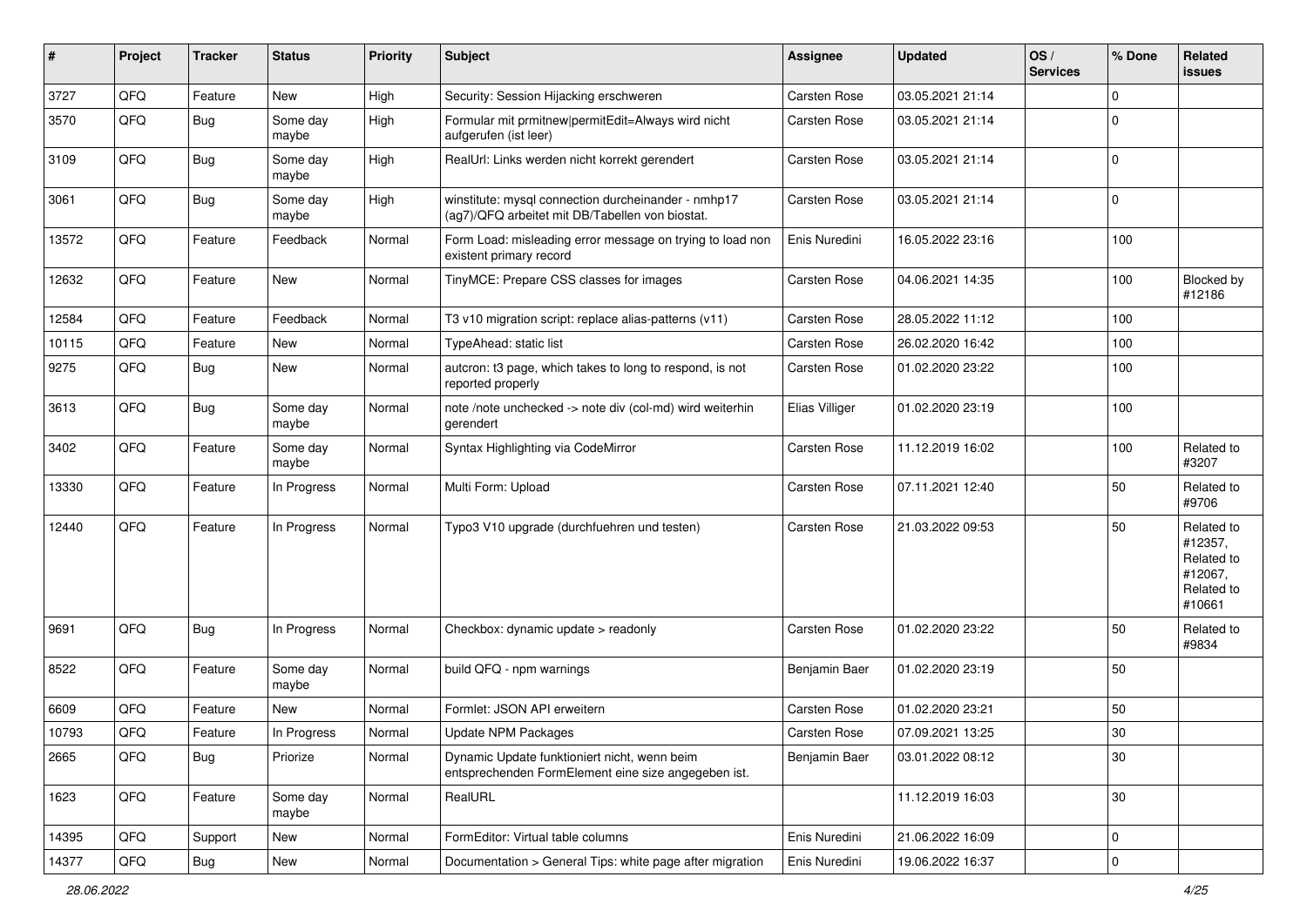| $\vert$ # | Project | <b>Tracker</b> | <b>Status</b> | <b>Priority</b> | Subject                                                                   | Assignee        | <b>Updated</b>   | OS/<br><b>Services</b> | % Done       | Related<br>issues                                                                                                                                                     |
|-----------|---------|----------------|---------------|-----------------|---------------------------------------------------------------------------|-----------------|------------------|------------------------|--------------|-----------------------------------------------------------------------------------------------------------------------------------------------------------------------|
| 14376     | QFQ     | Feature        | New           | Normal          | QFQ Bootstrap: if missing, create stored procedures                       | Enis Nuredini   | 19.06.2022 16:37 |                        | $\mathbf{0}$ |                                                                                                                                                                       |
| 14371     | QFQ     | Feature        | Priorize      | Normal          | LDAP via REPORT                                                           | Carsten Rose    | 19.06.2022 16:37 |                        | 0            |                                                                                                                                                                       |
| 14323     | QFQ     | <b>Bug</b>     | In Progress   | Normal          | Report: render=both single - no impact                                    | Carsten Rose    | 19.06.2022 18:31 |                        | 0            |                                                                                                                                                                       |
| 14322     | QFQ     | Bug            | New           | Normal          | Form Load: by default no scroll (save & close should be<br>visible)       | Enis Nuredini   | 15.06.2022 14:12 |                        | $\mathbf 0$  | Related to<br>#14321,<br>Related to<br>#6232                                                                                                                          |
| 14320     | QFQ     | Feature        | ToDo          | Normal          | Allow specific HTML Tags and Attributes: general, TinyMCE                 | Enis Nuredini   | 17.06.2022 10:44 |                        | $\mathbf 0$  | Related to<br>#12664,<br>Related to<br>#12039,<br>Related to<br>#11702,<br>Related to<br>#7239,<br>Related to<br>#3708,<br>Related to<br>#3646,<br>Related to<br>#880 |
| 14305     | QFQ     | Bug            | New           | Normal          | Inline Report editing does not create history entries                     | Carsten Rose    | 10.06.2022 11:55 |                        | $\mathbf 0$  |                                                                                                                                                                       |
| 14304     | QFQ     | <b>Bug</b>     | New           | Normal          | table sorter view safer does not work                                     | Carsten Rose    | 10.06.2022 11:49 |                        | 0            |                                                                                                                                                                       |
| 14303     | QFQ     | Bug            | ToDo          | Normal          | datetime broken with picker                                               | Enis Nuredini   | 17.06.2022 09:02 |                        | $\mathbf 0$  | Related to<br>#12630                                                                                                                                                  |
| 14290     | QFQ     | Feature        | Priorize      | Normal          | FormEditor: Show Table Definition                                         | Carsten Rose    | 19.06.2022 16:37 |                        | $\mathbf 0$  |                                                                                                                                                                       |
| 14283     | QFQ     | Bug            | Priorize      | Normal          | HEIC / HEIF convert doesn't trigger                                       | Carsten Rose    | 19.06.2022 16:37 |                        | $\mathbf 0$  |                                                                                                                                                                       |
| 14245     | QFQ     | Bug            | New           | Normal          | Form Save Btn bleibt disabled wenn Datumsfeld über<br>Datepicker geändert | Enis Nuredini   | 27.05.2022 13:45 |                        | $\mathbf 0$  | Related to<br>#13689                                                                                                                                                  |
| 14233     | QFQ     | Bug            | New           | Normal          | AS _link: question - HTML is not rendered                                 | Carsten Rose    | 28.05.2022 11:02 |                        | 0            |                                                                                                                                                                       |
| 14227     | QFQ     | Feature        | New           | Normal          | Selenium Konkurrenz: cypress.io                                           | Enis Nuredini   | 28.05.2022 11:02 |                        | 0            |                                                                                                                                                                       |
| 14185     | QFQ     | Feature        | New           | Normal          | External/Autocron.php - better suitable directory                         | Support: System | 28.05.2022 11:03 |                        | 0            |                                                                                                                                                                       |
| 14175     | QFQ     | <b>Bug</b>     | In Progress   | Normal          | Opening a form with no QFQ Session cookie fails                           | Carsten Rose    | 03.06.2022 10:40 |                        | $\mathbf 0$  |                                                                                                                                                                       |
| 14091     | QFG     | Bug            | New           | Normal          | inconsistent template path for twig                                       | Carsten Rose    | 19.04.2022 18:36 |                        | 0            |                                                                                                                                                                       |
| 14090     | QFQ     | Feature        | New           | Normal          | Nützliche _script funktionen                                              | Carsten Rose    | 28.05.2022 11:03 |                        | $\mathsf{O}$ |                                                                                                                                                                       |
| 14077     | QFQ     | <b>Bug</b>     | New           | Normal          | As link: Attribute 'class' missing by r:1 and r:3 - but should<br>set     | Carsten Rose    | 28.05.2022 11:02 |                        | $\mathsf{O}$ | Related to<br>#5342,<br>Related to<br>#4343                                                                                                                           |
| 14028     | QFQ     | Feature        | New           | Normal          | Required notification: visual nicer                                       | Enis Nuredini   | 28.05.2022 11:01 |                        | $\mathsf{O}$ |                                                                                                                                                                       |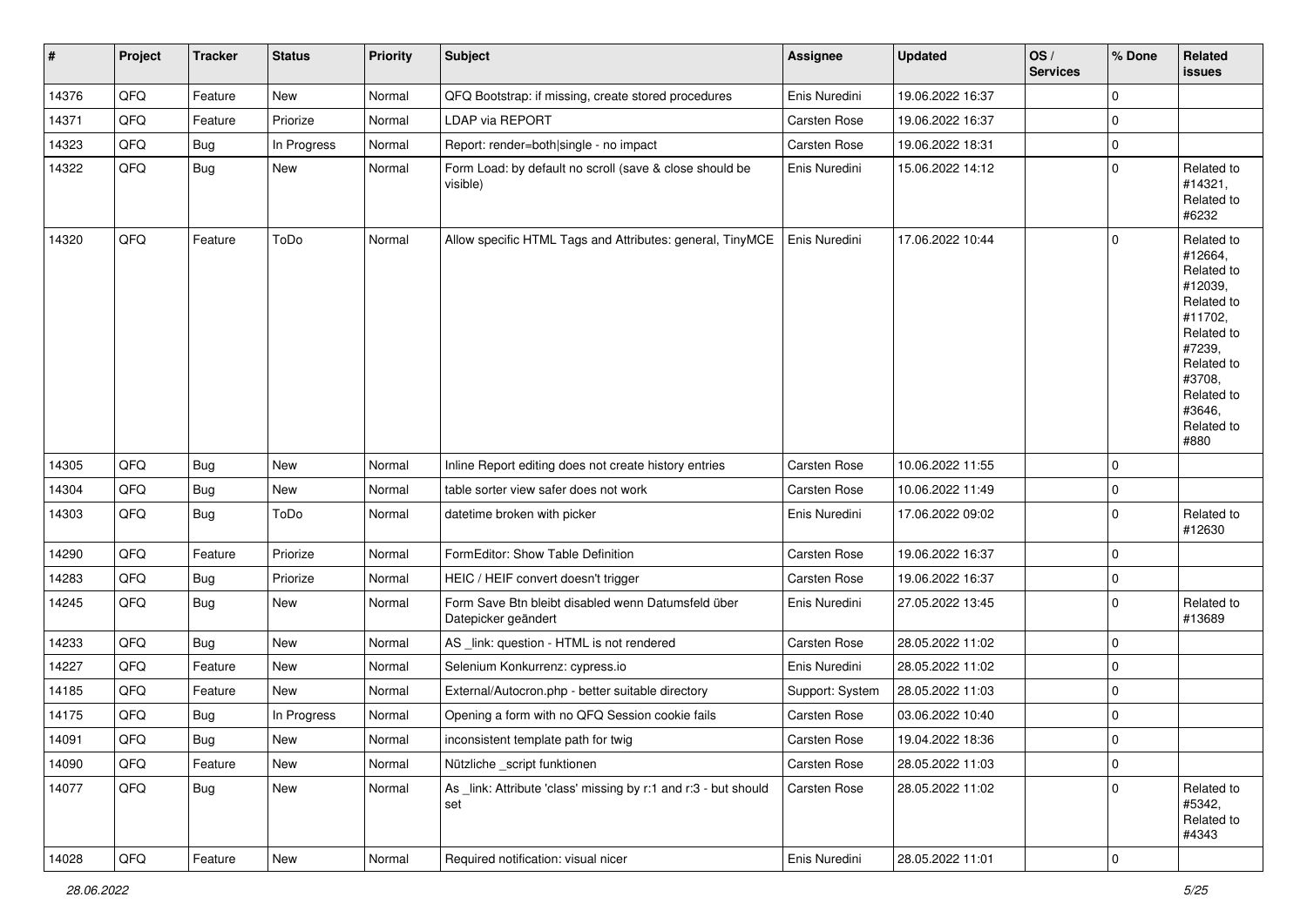| ∦     | Project | <b>Tracker</b> | <b>Status</b>              | <b>Priority</b> | Subject                                                                                  | Assignee               | <b>Updated</b>   | OS/<br><b>Services</b> | % Done      | <b>Related</b><br>issues                         |
|-------|---------|----------------|----------------------------|-----------------|------------------------------------------------------------------------------------------|------------------------|------------------|------------------------|-------------|--------------------------------------------------|
| 13945 | QFQ     | Feature        | <b>New</b>                 | Normal          | As link: content before/after link                                                       | Enis Nuredini          | 28.05.2022 11:01 |                        | $\Omega$    | Related to<br>#12262                             |
| 13943 | QFQ     | <b>Bug</b>     | Priorize                   | Normal          | unable to find formgroup                                                                 | Enis Nuredini          | 28.05.2022 11:03 |                        | $\Omega$    |                                                  |
| 13900 | QFQ     | Feature        | Priorize                   | Normal          | Selenium: Check das Cookie/PDF funktioniert                                              | Enis Nuredini          | 25.03.2022 12:45 |                        | $\Omega$    |                                                  |
| 13899 | QFQ     | <b>Bug</b>     | ToDo                       | Normal          | Selenium: zum laufen bringen                                                             | Enis Nuredini          | 25.03.2022 10:24 |                        | $\Omega$    |                                                  |
| 13843 | QFQ     | Feature        | New                        | Normal          | Create JWT via QFQ                                                                       | <b>Carsten Rose</b>    | 19.03.2022 17:42 |                        | $\mathbf 0$ |                                                  |
| 13841 | QFQ     | Feature        | New                        | Normal          | Create PDF via iText - evaluate                                                          | Carsten Rose           | 19.03.2022 17:42 |                        | 0           |                                                  |
| 13767 | QFQ     | <b>Bug</b>     | Feedback                   | Normal          | date/time-picker: required shows up/down button orange                                   | Enis Nuredini          | 16.05.2022 23:16 |                        | $\Omega$    |                                                  |
| 13706 | QFQ     | <b>Bug</b>     | <b>New</b>                 | Normal          | Wrong CheckType in FieldElement LastStatus of Form Cron                                  | Carsten Rose           | 21.01.2022 18:20 |                        | $\mathbf 0$ |                                                  |
| 13700 | QFQ     | Feature        | <b>New</b>                 | Normal          | Redesign qfq.io Seite                                                                    | Carsten Rose           | 19.03.2022 17:43 |                        | $\Omega$    |                                                  |
| 13689 | QFQ     | <b>Bug</b>     | <b>New</b>                 | Normal          | Enter auf Eingabefeld mit ungültigem Wert führt zu blurry<br>Seite                       | Enis Nuredini          | 28.05.2022 10:53 |                        | $\mathbf 0$ | Related to<br>#14245, Has<br>duplicate<br>#11891 |
| 13659 | QFQ     | <b>Bug</b>     | <b>New</b>                 | Normal          | wrong sanitize class applied to R-store                                                  | Carsten Rose           | 15.01.2022 14:23 |                        | $\mathbf 0$ |                                                  |
| 13647 | QFQ     | <b>Bug</b>     | <b>New</b>                 | Normal          | Autofocus funktioniert nicht auf Chrome                                                  | Benjamin Baer          | 19.03.2022 17:44 |                        | $\Omega$    |                                                  |
| 13609 | QFQ     | Feature        | New                        | Normal          | QFQ Introduction: Seite aufloesen                                                        | Philipp<br>Gröbelbauer | 28.05.2022 11:02 |                        | $\Omega$    |                                                  |
| 13608 | QFQ     | Feature        | Some day<br>maybe          | Normal          | Automatic Browser Language Redirect                                                      | Enis Nuredini          | 17.06.2022 08:35 |                        | $\mathbf 0$ |                                                  |
| 13592 | QFQ     | <b>Bug</b>     | <b>New</b>                 | Normal          | QFQ Build Queue: das vergeben von Tags klappt nicht. Es<br>werden keine Releases gebaut. | Carsten Rose           | 19.03.2022 17:45 |                        | $\Omega$    |                                                  |
| 13566 | QFQ     | Feature        | Ready to sync<br>(develop) | Normal          | Delete config-example.qfq.php file                                                       | Carsten Rose           | 23.12.2021 09:25 |                        | $\Omega$    |                                                  |
| 13528 | QFQ     | <b>Bug</b>     | <b>New</b>                 | Normal          | gfg.io > releases: es wird kein neues Release angelegt                                   | Benjamin Baer          | 19.03.2022 17:46 |                        | $\mathbf 0$ |                                                  |
| 13467 | QFQ     | Feature        | <b>New</b>                 | Normal          | ChangeLog Generator                                                                      | Carsten Rose           | 19.03.2022 17:46 |                        | $\Omega$    | Related to<br>#11460                             |
| 13460 | QFQ     | <b>Bug</b>     | <b>New</b>                 | Normal          | Doc: Password set/reset  password should not processed<br>with 'html encode'             | Carsten Rose           | 19.03.2022 17:46 |                        | $\mathbf 0$ |                                                  |
| 13451 | QFQ     | <b>Bug</b>     | New                        | Normal          | Character Counter / Max Character: Problem in Safari                                     | Carsten Rose           | 15.04.2022 17:18 |                        | $\mathbf 0$ |                                                  |
| 13354 | QFG     | Feature        | New                        | Normal          | Using Websocket in QFQ                                                                   | Carsten Rose           | 10.11.2021 15:47 |                        | $\Omega$    |                                                  |
| 13332 | QFQ     | Bug            | New                        | Normal          | Multi Form: Required Felder werden visuell nicht markiert.                               | Carsten Rose           | 19.03.2022 17:47 |                        | $\Omega$    |                                                  |
| 13331 | QFQ     | <b>Bug</b>     | New                        | Normal          | Multi Form: Clear Icon misplaced                                                         | Carsten Rose           | 19.03.2022 17:47 |                        | $\mathbf 0$ |                                                  |
| 12989 | QFQ     | <b>Bug</b>     | New                        | Normal          | empty string does not trigger dynamic update                                             | Enis Nuredini          | 28.05.2022 11:09 |                        | 0           |                                                  |
| 12716 | QFQ     | <b>Bug</b>     | New                        | Normal          | template group: Pattern only applied to first instance                                   | Carsten Rose           | 19.03.2022 17:47 |                        | 0           |                                                  |
| 12714 | QFG     | <b>Bug</b>     | New                        | Normal          | Conversion of GIF to PDF broken when GIF contains Alpha.                                 | <b>Carsten Rose</b>    | 19.03.2022 17:49 |                        | $\mathbf 0$ |                                                  |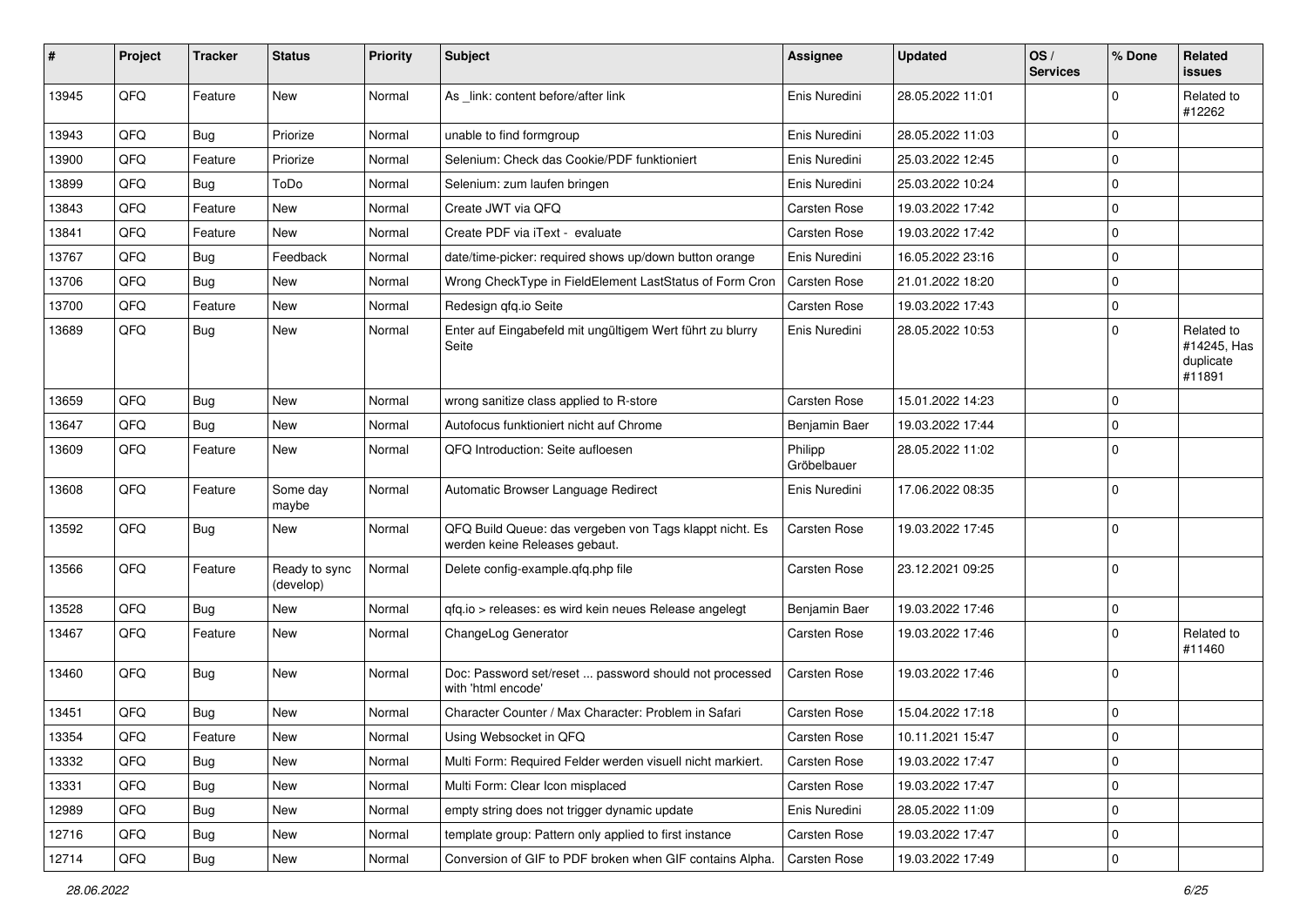| ∦     | Project        | <b>Tracker</b> | <b>Status</b>     | <b>Priority</b> | <b>Subject</b>                                                                                                                                      | <b>Assignee</b> | <b>Updated</b>   | OS/<br><b>Services</b> | % Done    | Related<br>issues                                                      |
|-------|----------------|----------------|-------------------|-----------------|-----------------------------------------------------------------------------------------------------------------------------------------------------|-----------------|------------------|------------------------|-----------|------------------------------------------------------------------------|
| 12679 | QFQ            | Feature        | <b>New</b>        | Normal          | tablesorter: custom column width                                                                                                                    | Carsten Rose    | 16.06.2021 11:10 |                        | $\Omega$  |                                                                        |
| 12664 | QFQ            | Feature        | <b>New</b>        | Normal          | TinyMCE: report/remove malicous HTML/JS Code                                                                                                        | Carsten Rose    | 19.03.2022 17:47 |                        | $\Omega$  | Related to<br>#14320                                                   |
| 12630 | QFQ            | Feature        | In Progress       | Normal          | Input: date[time]: min / max values                                                                                                                 | Enis Nuredini   | 20.06.2022 18:31 |                        | $\Omega$  | Related to<br>#10096,<br>Related to<br>#14302,<br>Related to<br>#14303 |
| 12611 | QFQ            | Feature        | Some day<br>maybe | Normal          | Refactoring: Bootstrap with Lazy Loading                                                                                                            | Carsten Rose    | 08.06.2022 10:37 |                        | $\Omega$  | Related to<br>#12490,<br>Related to<br>#10013,<br>Related to<br>#7732  |
| 12603 | QFQ            | Feature        | <b>New</b>        | Normal          | Dropdown (Select), Radio, checkbox:<br>itemListAlways={{!SELECT key, value}}                                                                        | Carsten Rose    | 19.03.2022 17:47 |                        | $\Omega$  |                                                                        |
| 12581 | QFQ            | <b>Bug</b>     | New               | Normal          | Form.forward=close: Record 'new' in new browser tab ><br>save (& close) >> Form is not reloaded with new created<br>record id and stays in mode=new | Carsten Rose    | 19.03.2022 17:48 |                        | $\Omega$  |                                                                        |
| 12556 | QFQ            | Feature        | New               | Normal          | Pills Title: colored = static or dynamic on allrequiredgiven                                                                                        | Benjamin Baer   | 19.03.2022 17:49 |                        | $\Omega$  |                                                                        |
| 12546 | QFQ            | <b>Bug</b>     | Feedback          | Normal          | Branch 'Development' - Unit Tests mit dirty workaround<br>angepasst                                                                                 | Carsten Rose    | 19.03.2022 17:48 |                        | $\Omega$  |                                                                        |
| 12520 | QFQ            | <b>Bug</b>     | New               | Normal          | Switch FE User: still active even FE User session expired                                                                                           | Carsten Rose    | 19.03.2022 17:48 |                        | $\Omega$  |                                                                        |
| 12512 | QFQ            | <b>Bug</b>     | New               | Normal          | Some MySQL Installation can't use 'stored procedures'                                                                                               | Carsten Rose    | 19.03.2022 17:48 |                        | $\Omega$  |                                                                        |
| 12504 | QFQ            | Feature        | Priorize          | Normal          | sql.log: report fe.id                                                                                                                               | Carsten Rose    | 05.05.2021 22:09 |                        | $\Omega$  |                                                                        |
| 12503 | QFQ            | Feature        | Priorize          | Normal          | Detect dangerous UPDATE statement with missing WHERE                                                                                                | Carsten Rose    | 05.05.2021 22:09 |                        | $\Omega$  |                                                                        |
| 12490 | QFQ            | Feature        | New               | Normal          | Loading Plugins in QFQ - see what tinymce does. (lazy<br>loading)                                                                                   | Benjamin Baer   | 08.06.2022 10:37 |                        | $\Omega$  | Related to<br>#12611,<br>Related to<br>#10013,<br>Related to<br>#7732  |
| 12480 | QFQ            | Feature        | New               | Normal          | If QFQ upgrade is running, block further request                                                                                                    | Carsten Rose    | 03.05.2021 20:45 |                        | $\Omega$  |                                                                        |
| 12477 | QFQ            | Feature        | New               | Normal          | Support for refactoring: Form, FormElement, diverse<br>Tabellen/Spalten, tt-content Records                                                         | Carsten Rose    | 03.05.2021 20:45 |                        | 0         |                                                                        |
| 12476 | QFO            | Feature        | New               | Normal          | clearMe: a) should trigger 'dirty', b) sticky on textarea resize                                                                                    | Benjamin Baer   | 04.01.2022 08:40 |                        | 0         | Related to<br>#9528                                                    |
| 12474 | QFQ            | Feature        | New               | Normal          | Check BaseConfigURL if it is given and the the last char is '/'                                                                                     | Carsten Rose    | 03.05.2021 20:45 |                        | 0         |                                                                        |
| 12465 | $\mathsf{QFQ}$ | Feature        | New               | Normal          | QFQ Function: use in FE to fill StoreRecord                                                                                                         | Carsten Rose    | 05.05.2021 21:58 |                        | $\pmb{0}$ |                                                                        |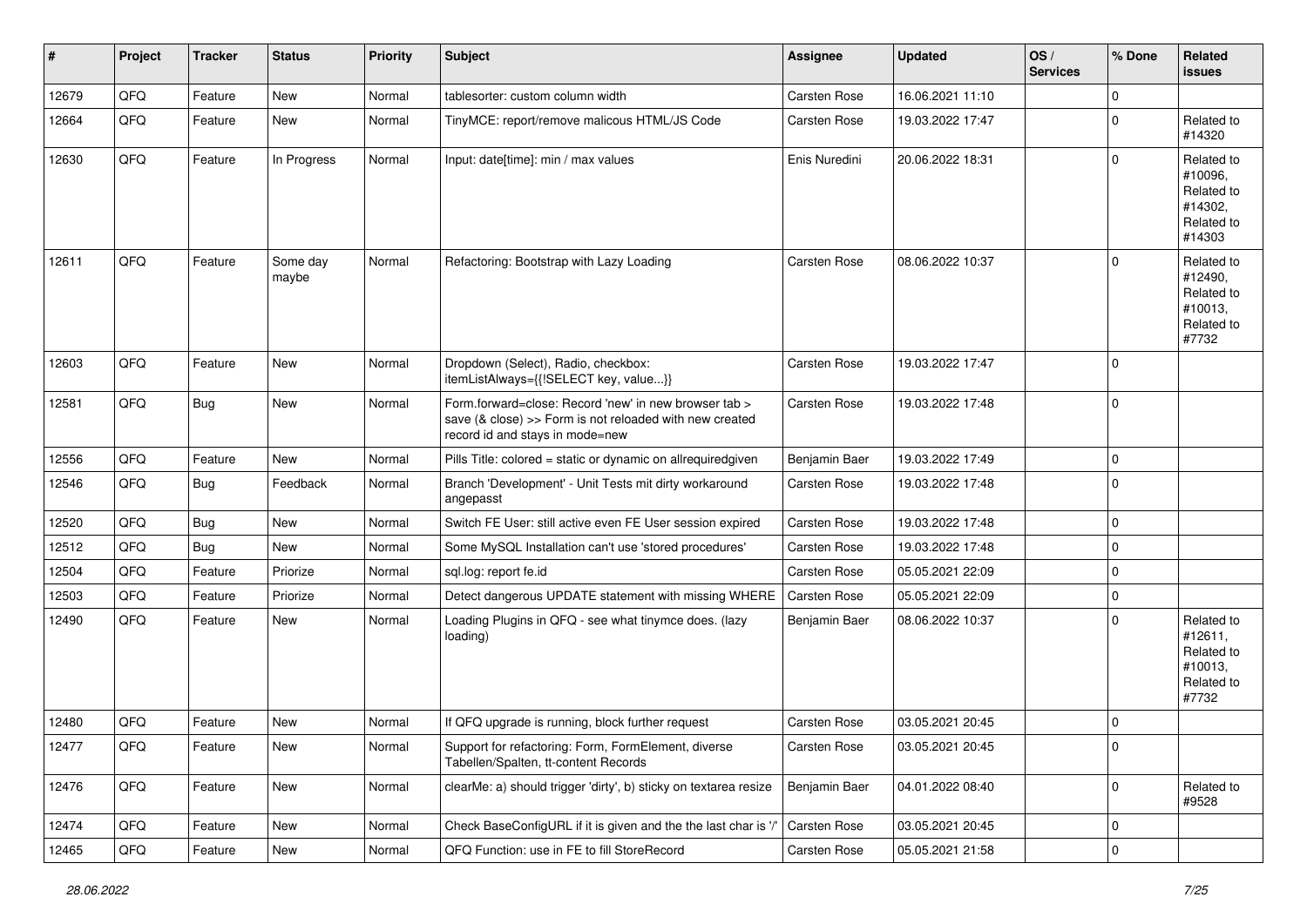| $\vert$ # | Project | <b>Tracker</b> | <b>Status</b>     | <b>Priority</b> | <b>Subject</b>                                                                                                      | <b>Assignee</b> | <b>Updated</b>   | OS/<br><b>Services</b> | % Done      | Related<br>issues                                                           |
|-----------|---------|----------------|-------------------|-----------------|---------------------------------------------------------------------------------------------------------------------|-----------------|------------------|------------------------|-------------|-----------------------------------------------------------------------------|
| 12452     | QFQ     | Feature        | Priorize          | Normal          | BaseURL: alsways with '/' at the end                                                                                | Carsten Rose    | 19.06.2022 13:45 |                        | $\Omega$    | Related to<br>#10782                                                        |
| 12439     | QFQ     | Feature        | In Progress       | Normal          | TinyMCE Paste from Word & Character Count/Limit                                                                     | Carsten Rose    | 05.05.2021 22:15 |                        | $\mathbf 0$ |                                                                             |
| 12413     | QFQ     | Feature        | New               | Normal          | STORE_TYPO3: enhance for {{be_users.email:T}},<br>{{fe users.email:T}}                                              | Carsten Rose    | 03.05.2021 20:45 |                        | $\Omega$    | Related to<br>#12412,<br>Related to<br>#10012                               |
| 12412     | QFQ     | Feature        | New               | Normal          | Action/Escape qualifier 'e' (empty), '0': if given, an empty<br>string (or '0') will be treated as 'not found'      | Carsten Rose    | 08.05.2021 09:40 |                        | $\Omega$    | Related to<br>#12413,<br>Related to<br>#10012                               |
| 12400     | QFQ     | Feature        | New               | Normal          | Tutorial ist in QFQ Doku, Wird in der Suche gefunden, es<br>gibt aber kein Menupunkt - Inhalt ueberpruefen          | Carsten Rose    | 03.05.2021 20:45 |                        | $\Omega$    |                                                                             |
| 12337     | QFQ     | Feature        | Some day<br>maybe | Normal          | Database.php: better caching                                                                                        | Carsten Rose    | 16.09.2021 15:10 |                        | $\Omega$    |                                                                             |
| 12330     | QFQ     | Feature        | New               | Normal          | Copy to input field / text area / TinyMCE                                                                           | Carsten Rose    | 07.04.2021 09:01 |                        | $\mathbf 0$ |                                                                             |
| 12327     | QFQ     | <b>Bug</b>     | <b>New</b>        | Normal          | Copy to clipboard: Glyphicon can not be changed                                                                     | Carsten Rose    | 27.12.2021 17:59 |                        | $\mathbf 0$ |                                                                             |
| 12325     | QFQ     | <b>Bug</b>     | Priorize          | Normal          | MultiDB form.dblndex not working for report syntax                                                                  | Carsten Rose    | 07.09.2021 13:37 |                        | $\Omega$    | Related to<br>#12145,<br>Related to<br>#12314                               |
| 12315     | QFQ     | Feature        | Some day<br>maybe | Normal          | Form History (Diffs) / Backups                                                                                      | Carsten Rose    | 16.09.2021 15:10 |                        | $\Omega$    |                                                                             |
| 12269     | QFQ     | Feature        | New               | Normal          | 2FA - Login                                                                                                         | Carsten Rose    | 03.05.2021 20:45 |                        | 0           |                                                                             |
| 12262     | QFQ     | Feature        | ToDo              | Normal          | Form buttons on top: more customable                                                                                | Enis Nuredini   | 17.06.2022 10:44 |                        | $\Omega$    | Related to<br>#13945, Has<br>duplicate<br>#4046, Has<br>duplicate<br>#10080 |
| 12187     | QFQ     | <b>Bug</b>     | <b>New</b>        | Normal          | Trigger FormAsFile() via Report: probably problem with multi   Carsten Rose<br>DB setup                             |                 | 20.03.2021 21:20 |                        | $\Omega$    |                                                                             |
| 12163     | QFQ     | Feature        | New               | Normal          | Checkbox: table wrap                                                                                                | Carsten Rose    | 03.05.2021 20:51 |                        | $\mathbf 0$ |                                                                             |
| 12162     | QFQ     | Feature        | New               | Normal          | FE.type=sendmail: personalized mailing (several mails) via<br>template                                              | Carsten Rose    | 03.05.2021 20:45 |                        | $\mathbf 0$ |                                                                             |
| 12156     | QFQ     | Feature        | New               | Normal          | Form: Optional disable 'leave page'                                                                                 |                 | 03.05.2021 20:45 |                        | $\mathbf 0$ |                                                                             |
| 12146     | QFQ     | Feature        | New               | Normal          | Autocron Job: Anzeigen wann der naechste Job ausgefuehrt   Carsten Rose<br>wird, resp das er nicht ausgefuehrt wird |                 | 15.03.2021 15:23 |                        | $\Omega$    |                                                                             |
| 12135     | QFQ     | Feature        | New               | Normal          | Subrecord: Notiz                                                                                                    |                 | 24.04.2021 16:58 |                        | $\mathbf 0$ |                                                                             |
| 12133     | QFQ     | Bug            | New               | Normal          | NPM, phpSpreadSheet aktualisieren                                                                                   | Carsten Rose    | 15.03.2021 09:04 |                        | 0           |                                                                             |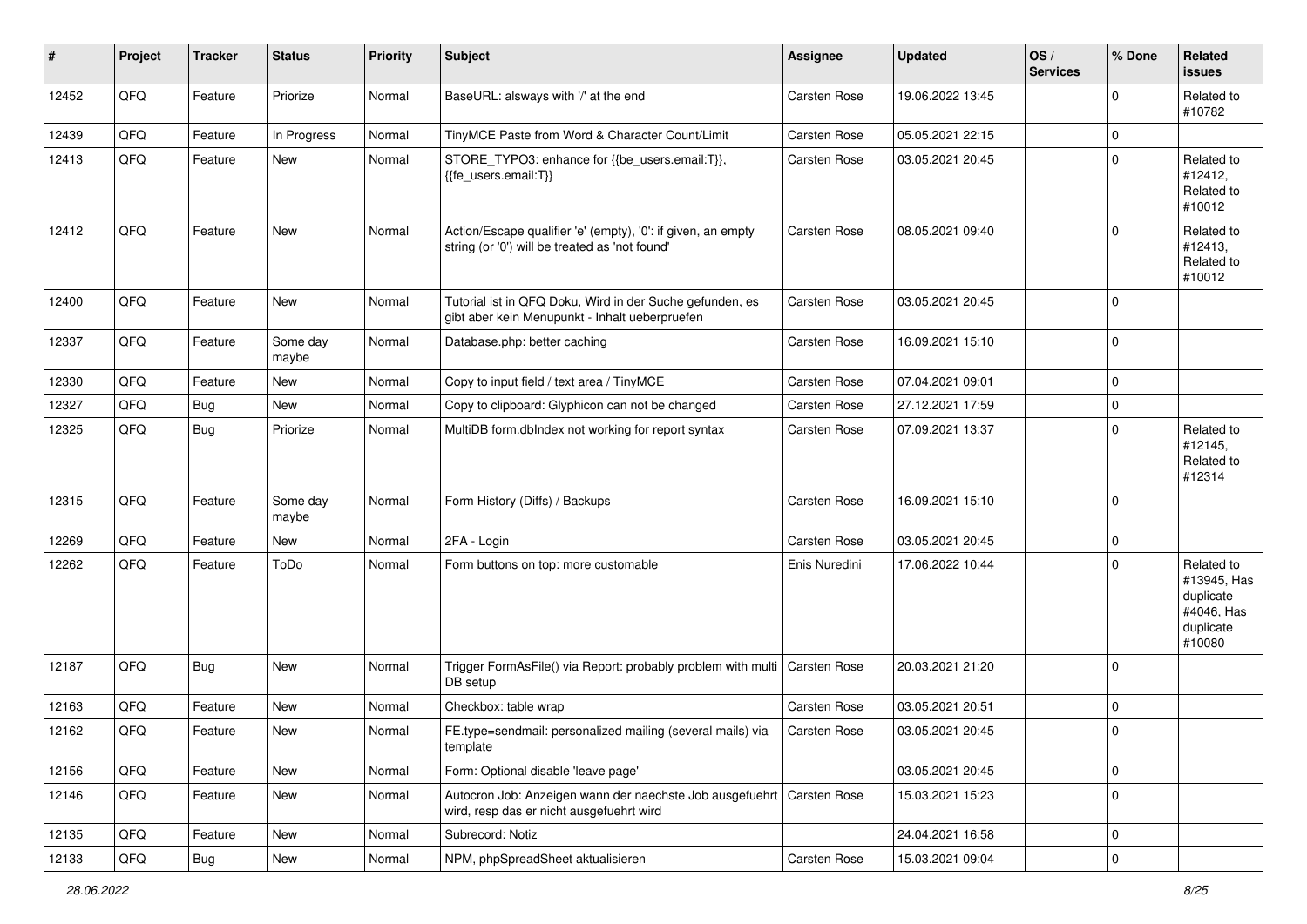| #     | Project | <b>Tracker</b> | <b>Status</b> | <b>Priority</b> | <b>Subject</b>                                                                                       | Assignee                                               | <b>Updated</b>   | OS/<br><b>Services</b> | % Done      | <b>Related</b><br>issues                     |                      |
|-------|---------|----------------|---------------|-----------------|------------------------------------------------------------------------------------------------------|--------------------------------------------------------|------------------|------------------------|-------------|----------------------------------------------|----------------------|
| 12119 | QFQ     | Feature        | <b>New</b>    | Normal          | AS paged: error message missing if there ist no 'r' argument.                                        | Carsten Rose                                           | 03.05.2021 20:51 |                        | $\Omega$    |                                              |                      |
| 12109 | QFQ     | Feature        | <b>New</b>    | Normal          | Donwload Link: Plain, SIP, Persistent Link, Peristent SIP -<br>new notation                          | Carsten Rose                                           | 03.05.2021 20:45 |                        | $\Omega$    | Related to<br>#12085                         |                      |
| 12045 | QFQ     | Bug            | <b>New</b>    | Normal          | templateGroup afterSave FE: Aufruf ohne<br>sglHonorFormElements funktioniert nicht                   | Carsten Rose                                           | 18.02.2021 16:33 |                        | $\Omega$    |                                              |                      |
| 12040 | QFQ     | Bug            | <b>New</b>    | Normal          | FE Mode 'hidden' für zwei FEs auf einer Zeile                                                        | Carsten Rose                                           | 18.02.2021 10:13 |                        | $\Omega$    |                                              |                      |
| 12039 | QFQ     | Feature        | <b>New</b>    | Normal          | Missing htmlSpecialChar() in pre processing on form submit                                           |                                                        | 18.02.2021 00:09 |                        | $\Omega$    | Related to<br>#14320                         |                      |
| 12038 | QFQ     | Feature        | <b>New</b>    | Normal          | a) STORE_VAR: filenameOnlyStripUniq, b) SP:<br>QSTRIPUNIQ()                                          |                                                        | 17.02.2021 23:55 |                        | $\Omega$    |                                              |                      |
| 12024 | QFQ     | Feature        | <b>New</b>    | Normal          | Excel Export: text columns by default decode<br>htmlspeciachar()                                     | Carsten Rose                                           | 17.02.2021 23:55 |                        | $\Omega$    | Related to<br>#12022                         |                      |
| 12023 | QFQ     | Feature        | <b>New</b>    | Normal          | MySQL Stored Precdure: QDECODESPECIALCHAR()                                                          | Carsten Rose                                           | 16.02.2021 11:16 |                        | $\Omega$    | Related to<br>#12022                         |                      |
| 11980 | QFQ     | Feature        | In Progress   | Normal          | protected verzeichnis MUSS geschützt werden                                                          | Carsten Rose                                           | 07.09.2021 13:30 |                        | $\Omega$    |                                              |                      |
| 11955 | QFQ     | Feature        | New           | Normal          | subrecord: new title option to set <th> attributes - e.g. to<br/>customize tablesorter options.</th> | attributes - e.g. to<br>customize tablesorter options. | Carsten Rose     | 03.05.2021 20:47       |             | $\Omega$                                     | Related to<br>#11775 |
| 11892 | QFQ     | Feature        | <b>New</b>    | Normal          | tablesorter: columns with links are hard to order - new<br>qualifier 'Y: <ord>'</ord>                | Enis Nuredini                                          | 23.03.2022 09:22 |                        | $\Omega$    |                                              |                      |
| 11775 | QFQ     | Feature        | <b>New</b>    | Normal          | Subrecord Tooltip pro Feld                                                                           | Carsten Rose                                           | 18.12.2020 15:22 |                        | $\Omega$    | Related to<br>#11955                         |                      |
| 11752 | QFQ     | Bug            | <b>New</b>    | Normal          | checkbox renders multiple input elements with same name                                              | Carsten Rose                                           | 17.12.2020 14:58 |                        | $\Omega$    | Related to<br>#11750                         |                      |
| 11747 | QFQ     | Feature        | <b>New</b>    | Normal          | Maintenance Page with Redirect                                                                       | Carsten Rose                                           | 03.05.2021 20:47 |                        | $\Omega$    | Related to<br>#11741                         |                      |
| 11716 | QFQ     | Feature        | <b>New</b>    | Normal          | Form an beliebiger Stelle im Report anzeigen                                                         |                                                        | 09.12.2020 09:47 |                        | $\mathbf 0$ |                                              |                      |
| 11715 | QFQ     | Bug            | <b>New</b>    | Normal          | acceptZeroAsRequired and requiredOffButMark do not<br>coincide                                       |                                                        | 08.12.2020 12:13 |                        | $\Omega$    |                                              |                      |
| 11702 | QFQ     | Feature        | <b>New</b>    | Normal          | HTML Special Char makes no sense for 'allbut' if '&' is<br>forbidden                                 | Carsten Rose                                           | 07.12.2021 16:35 |                        | $\Omega$    | Related to<br>#5112,<br>Related to<br>#14320 |                      |
| 11695 | QFQ     | <b>Bug</b>     | New           | Normal          | MultiForm required FE Error                                                                          | Carsten Rose                                           | 04.12.2020 13:34 |                        | 0           |                                              |                      |
| 11668 | QFQ     | Bug            | <b>New</b>    | Normal          | Play function.sql - problem with mysql                                                               | Carsten Rose                                           | 03.05.2021 20:48 |                        | $\mathbf 0$ |                                              |                      |
| 11667 | QFQ     | Bug            | New           | Normal          | MySQL mariadb-server-10.3: Incorrect datetime value                                                  | Carsten Rose                                           | 03.05.2021 20:48 |                        | 0           |                                              |                      |
| 11535 | QFQ     | Feature        | New           | Normal          | Ability to create SQL columns in frontend QFQ forms                                                  |                                                        | 17.11.2020 12:11 |                        | 0           |                                              |                      |
| 11534 | QFQ     | Feature        | New           | Normal          | Report: Action on selected rows - Table batchprocessing<br>feature                                   |                                                        | 18.11.2020 08:15 |                        | 0           |                                              |                      |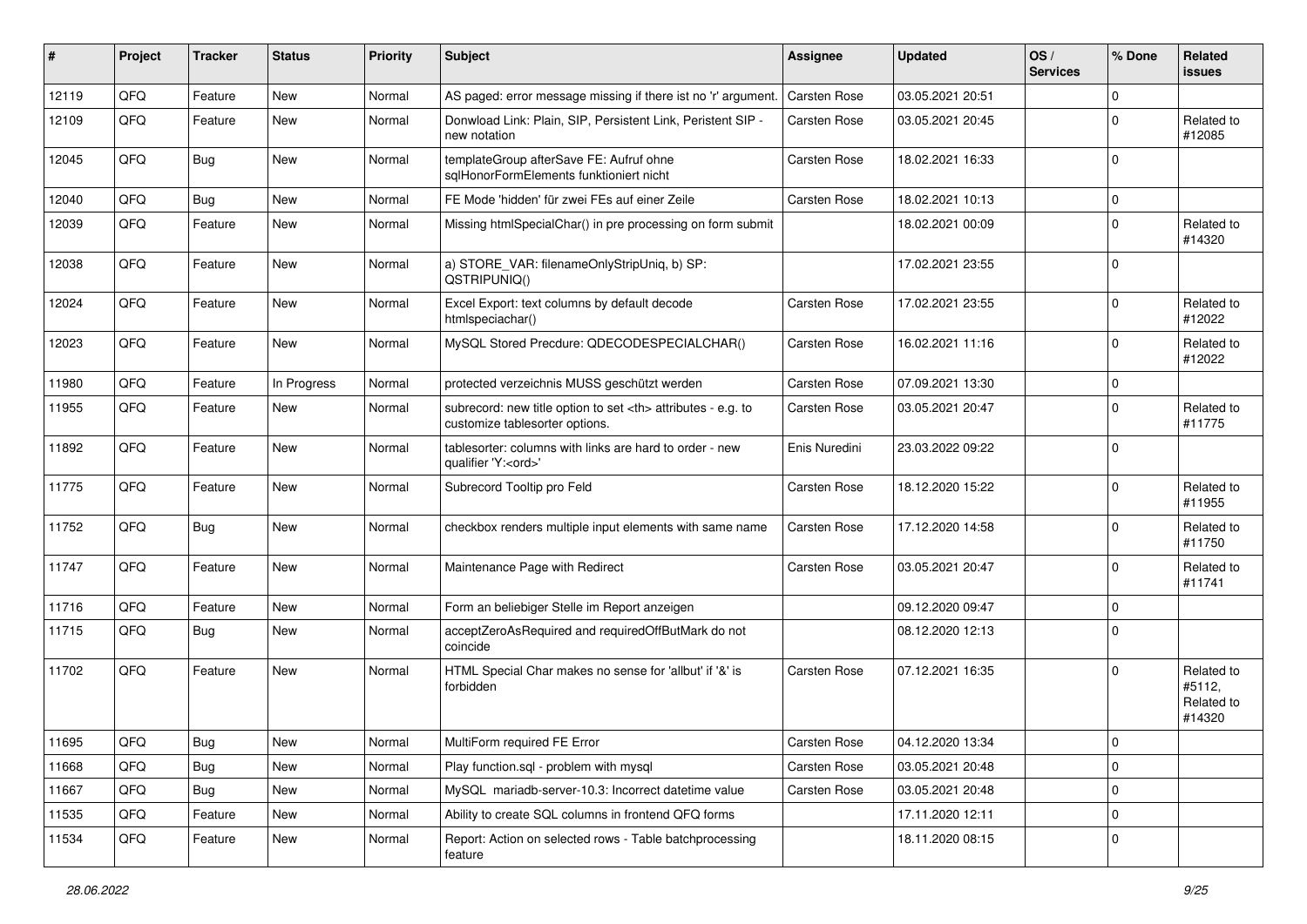| #     | Project | <b>Tracker</b> | <b>Status</b>     | <b>Priority</b> | <b>Subject</b>                                                                      | Assignee            | <b>Updated</b>   | OS/<br><b>Services</b> | % Done      | <b>Related</b><br><b>issues</b>                                                                                                |
|-------|---------|----------------|-------------------|-----------------|-------------------------------------------------------------------------------------|---------------------|------------------|------------------------|-------------|--------------------------------------------------------------------------------------------------------------------------------|
| 11523 | QFQ     | Feature        | New               | Normal          | Mit dynamic Update erkennen, ob Upload gemacht wurde                                | <b>Carsten Rose</b> | 13.11.2020 15:07 |                        | $\Omega$    | Related to<br>#9533                                                                                                            |
| 11522 | QFQ     | <b>Bug</b>     | New               | Normal          | Aus/Einblenden von Reitern                                                          |                     | 13.11.2020 14:58 |                        | $\mathbf 0$ |                                                                                                                                |
| 11517 | QFQ     | <b>Bug</b>     | In Progress       | Normal          | extraButtonInfo Broken for multiple FormElements                                    | Carsten Rose        | 12.05.2022 13:12 |                        | $\Omega$    | Related to<br>#7890,<br>Related to<br>#3811, Has<br>duplicate<br>#10905, Has<br>duplicate<br>#10553, Has<br>duplicate<br>#6779 |
| 11516 | QFQ     | Feature        | <b>New</b>        | Normal          | Multi Page Form (Previous/Next Buttons)                                             | Carsten Rose        | 16.03.2021 17:52 |                        | $\mathbf 0$ |                                                                                                                                |
| 11504 | QFQ     | Feature        | <b>New</b>        | Normal          | Dynamic Update: Button text update for 'Save',' Close' &<br>'Delete'                | <b>Carsten Rose</b> | 12.11.2020 23:44 |                        | $\mathbf 0$ |                                                                                                                                |
| 11460 | QFQ     | Feature        | <b>New</b>        | Normal          | Easier creation of changelog: gitchangelog                                          | Carsten Rose        | 12.06.2021 10:20 |                        | $\mathbf 0$ | Related to<br>#13467                                                                                                           |
| 11347 | QFQ     | <b>Bug</b>     | Feedback          | Normal          | If Bedingungen funktionieren nicht korrekt                                          | Christoph Fuchs     | 21.03.2021 20:37 |                        | $\Omega$    |                                                                                                                                |
| 11323 | QFQ     | Feature        | Some day<br>maybe | Normal          | Report Frontend Editor Modal + Codemirror                                           | Carsten Rose        | 16.09.2021 15:10 |                        | $\mathbf 0$ | Related to<br>#11036                                                                                                           |
| 11322 | QFQ     | Feature        | Some day<br>maybe | Normal          | Form Element JSON - (multiline parameter field)                                     | Carsten Rose        | 16.09.2021 15:10 |                        | $\mathbf 0$ |                                                                                                                                |
| 11320 | QFQ     | Feature        | Priorize          | Normal          | Typo3 Version 10 support                                                            | Carsten Rose        | 05.05.2021 22:09 |                        | $\mathbf 0$ |                                                                                                                                |
| 11239 | QFQ     | Bug            | New               | Normal          | Radiobutton (plain): horizontales Rendern abhängig vom<br>Datentyp in der Datenbank | <b>Carsten Rose</b> | 30.09.2020 18:37 |                        | $\Omega$    |                                                                                                                                |
| 11217 | QFQ     | Feature        | Some day<br>maybe | Normal          | <b>Extend Script Functionality</b>                                                  | <b>Carsten Rose</b> | 16.09.2021 15:10 |                        | $\mathbf 0$ |                                                                                                                                |
| 11080 | QFQ     | Feature        | <b>New</b>        | Normal          | Send MQTT messages                                                                  | Carsten Rose        | 29.08.2020 19:49 |                        | $\mathbf 0$ |                                                                                                                                |
| 11076 | QFQ     | Feature        | In Progress       | Normal          | SELECT  AS _websocket                                                               | <b>Carsten Rose</b> | 30.08.2020 17:49 |                        | 0           |                                                                                                                                |
| 11036 | QFQ     | Feature        | Some day<br>maybe | Normal          | inline report editor permissions                                                    | Carsten Rose        | 16.09.2021 15:09 |                        | $\mathbf 0$ | Related to<br>#11323                                                                                                           |
| 10996 | QFQ     | Feature        | New               | Normal          | Download video via sip: no seek                                                     | Carsten Rose        | 12.08.2020 14:18 |                        | $\mathbf 0$ |                                                                                                                                |
| 10979 | QFQ     | Feature        | New               | Normal          | Ajax Calls an API - dataReport                                                      | Carsten Rose        | 11.05.2022 12:15 |                        | $\mathbf 0$ |                                                                                                                                |
| 10976 | QFQ     | Feature        | New               | Normal          | Excel Export Verbesserungen                                                         | Carsten Rose        | 06.08.2020 10:56 |                        | $\mathbf 0$ |                                                                                                                                |
| 10937 | QFQ     | Bug            | <b>New</b>        | Normal          | Fehler mit abhängigen Select- Feldern beim Positionieren                            | Carsten Rose        | 12.11.2020 23:45 |                        | $\mathbf 0$ |                                                                                                                                |
| 10890 | QFQ     | <b>Bug</b>     | <b>New</b>        | Normal          | AutoCron hangs                                                                      |                     | 20.07.2020 13:56 |                        | 0           |                                                                                                                                |
| 10874 | QFQ     | Feature        | New               | Normal          | Erstellen eines Foreign Keys in der Tabelle "FormElement"                           |                     | 13.07.2020 10:11 |                        | $\mathbf 0$ |                                                                                                                                |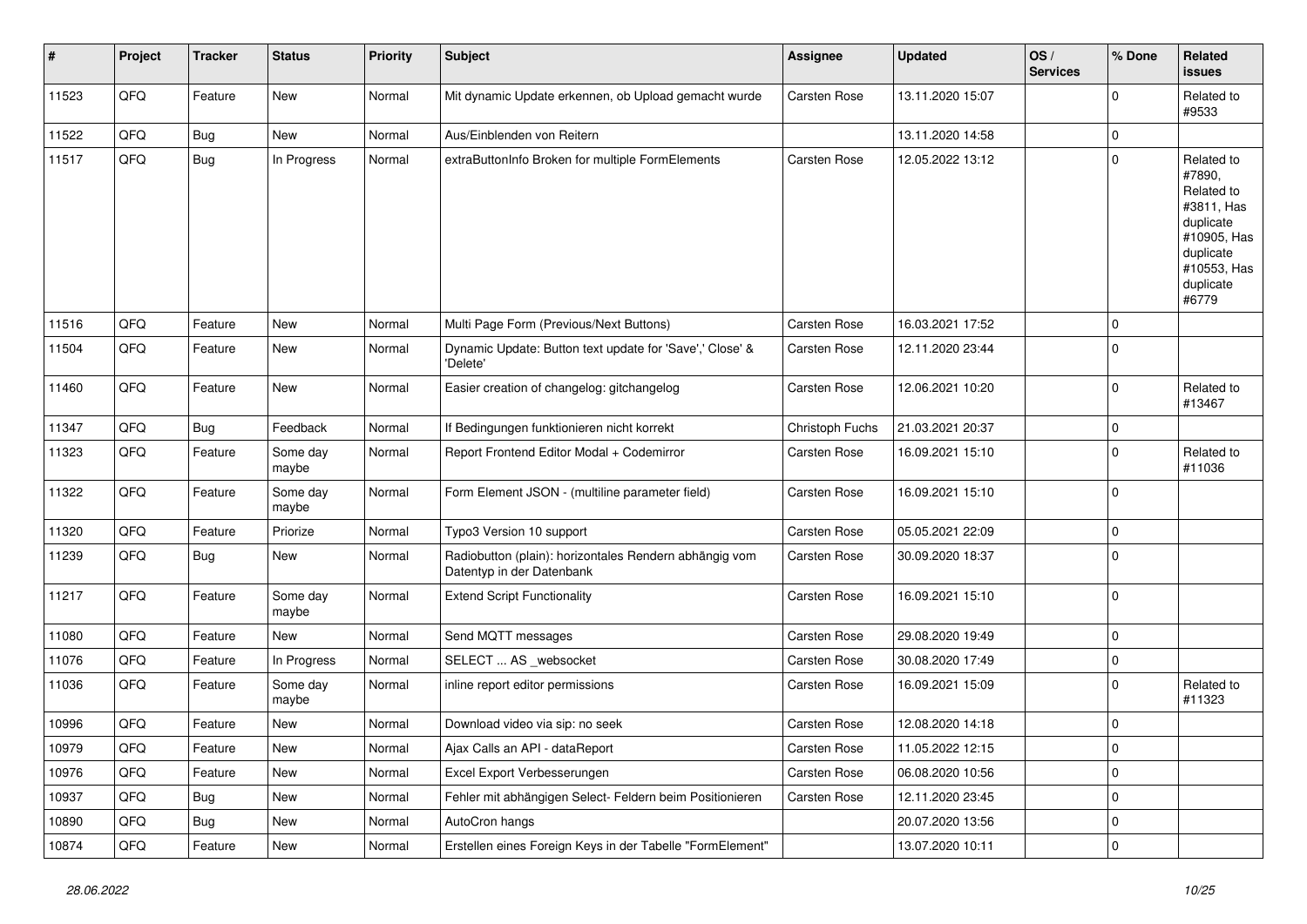| #     | Project | <b>Tracker</b> | <b>Status</b>     | <b>Priority</b> | <b>Subject</b>                                                                      | <b>Assignee</b> | <b>Updated</b>   | OS/<br><b>Services</b> | % Done      | <b>Related</b><br>issues                                             |
|-------|---------|----------------|-------------------|-----------------|-------------------------------------------------------------------------------------|-----------------|------------------|------------------------|-------------|----------------------------------------------------------------------|
| 10819 | QFQ     | Feature        | New               | Normal          | Persistent SIP - second try                                                         | Carsten Rose    | 29.06.2020 23:02 |                        | $\Omega$    | Related to<br>#6261                                                  |
| 10782 | QFQ     | Feature        | Feedback          | Normal          | Tiny MCE: Image Upload                                                              | Enis Nuredini   | 16.05.2022 23:16 |                        | $\Omega$    | Related to<br>#12452                                                 |
| 10763 | QFQ     | Feature        | New               | Normal          | form accessed and submitted despite logout?                                         |                 | 16.06.2020 11:43 |                        | $\Omega$    |                                                                      |
| 10759 | QFQ     | Bug            | <b>New</b>        | Normal          | emptyMeansNull - Feld falsch aktualisiert                                           |                 | 12.11.2020 23:45 |                        | $\Omega$    |                                                                      |
| 10745 | QFQ     | Feature        | Some day<br>maybe | Normal          | <b>Tablesorter Excel Export</b>                                                     | Carsten Rose    | 16.09.2021 15:09 |                        | $\mathbf 0$ |                                                                      |
| 10738 | QFQ     | Feature        | Some day<br>maybe | Normal          | CORS headers for external API requests                                              |                 | 10.06.2020 14:00 |                        | $\mathbf 0$ |                                                                      |
| 10716 | QFQ     | Feature        | Some day<br>maybe | Normal          | Business Logic mit Externen Skripten                                                | Carsten Rose    | 16.09.2021 15:10 |                        | $\Omega$    | Related to<br>#10713,<br>Related to<br>#8217                         |
| 10714 | QFQ     | Feature        | <b>New</b>        | Normal          | multi Table Form                                                                    | Carsten Rose    | 16.03.2021 18:44 |                        | $\mathbf 0$ |                                                                      |
| 10704 | QFQ     | Bug            | <b>New</b>        | Normal          | wkhtml problem rendering fullCalendar.js / fabric.js >><br>successor: puppeteer     | Carsten Rose    | 12.11.2020 23:45 |                        | $\Omega$    | Related to<br>#5024,<br>Related to<br>#4650,<br>Related to<br>#10715 |
| 10661 | QFQ     | <b>Bug</b>     | In Progress       | Normal          | Typo3 Warnungen                                                                     | Carsten Rose    | 07.09.2021 13:23 |                        | $\Omega$    | Related to<br>#12440                                                 |
| 10658 | QFQ     | <b>Bug</b>     | New               | Normal          | processReadOnly broken                                                              | Carsten Rose    | 27.05.2020 17:55 |                        | $\Omega$    |                                                                      |
| 10593 | QFQ     | Feature        | New               | Normal          | label2: text behind input element                                                   | Carsten Rose    | 16.05.2020 10:57 |                        | $\Omega$    |                                                                      |
| 10588 | QFQ     | <b>Bug</b>     | New               | Normal          | typeahed Tag: Doku anpassen                                                         | Carsten Rose    | 12.11.2020 23:45 |                        | $\Omega$    |                                                                      |
| 10569 | QFQ     | Feature        | Priorize          | Normal          | link _blank more safe                                                               | Enis Nuredini   | 25.03.2022 12:44 |                        | $\mathbf 0$ |                                                                      |
| 10463 | QFQ     | Feature        | New               | Normal          | Report_link: expliztes setzen von HTML Tags (Bedarf fuer<br>'data-selenium' & 'id') | Enis Nuredini   | 23.03.2022 09:23 |                        | $\Omega$    | Related to<br>#7648                                                  |
| 10443 | QFQ     | Feature        | In Progress       | Normal          | Konzept _api / _live                                                                | Carsten Rose    | 07.05.2020 09:39 |                        | $\Omega$    |                                                                      |
| 10384 | QFQ     | Feature        | New               | Normal          | Parameter Exchange QFQ Instances                                                    |                 | 07.05.2020 09:38 |                        | $\mathbf 0$ |                                                                      |
| 10345 | QFQ     | Feature        | New               | Normal          | Templates - Patterns QFQ Style                                                      |                 | 03.05.2021 21:01 |                        | $\Omega$    | Related to<br>#10/13                                                 |
| 10324 | QFQ     | Bug            | New               | Normal          | Excel Export mit Template funktioniert nur, wenn Template<br>vor uid kommt          |                 | 30.03.2020 11:20 |                        | 0           | Related to<br>#10257                                                 |
| 10322 | QFO     | Bug            | New               | Normal          | FormElement / Radio: missing column 'enum' >> FE not<br>reported                    | Carsten Rose    | 07.05.2020 09:37 |                        | 0           |                                                                      |
| 10124 | QFG     | Feature        | Feedback          | Normal          | qfq AAI-Login                                                                       | Karin Niffeler  | 07.05.2020 09:36 |                        | $\pmb{0}$   |                                                                      |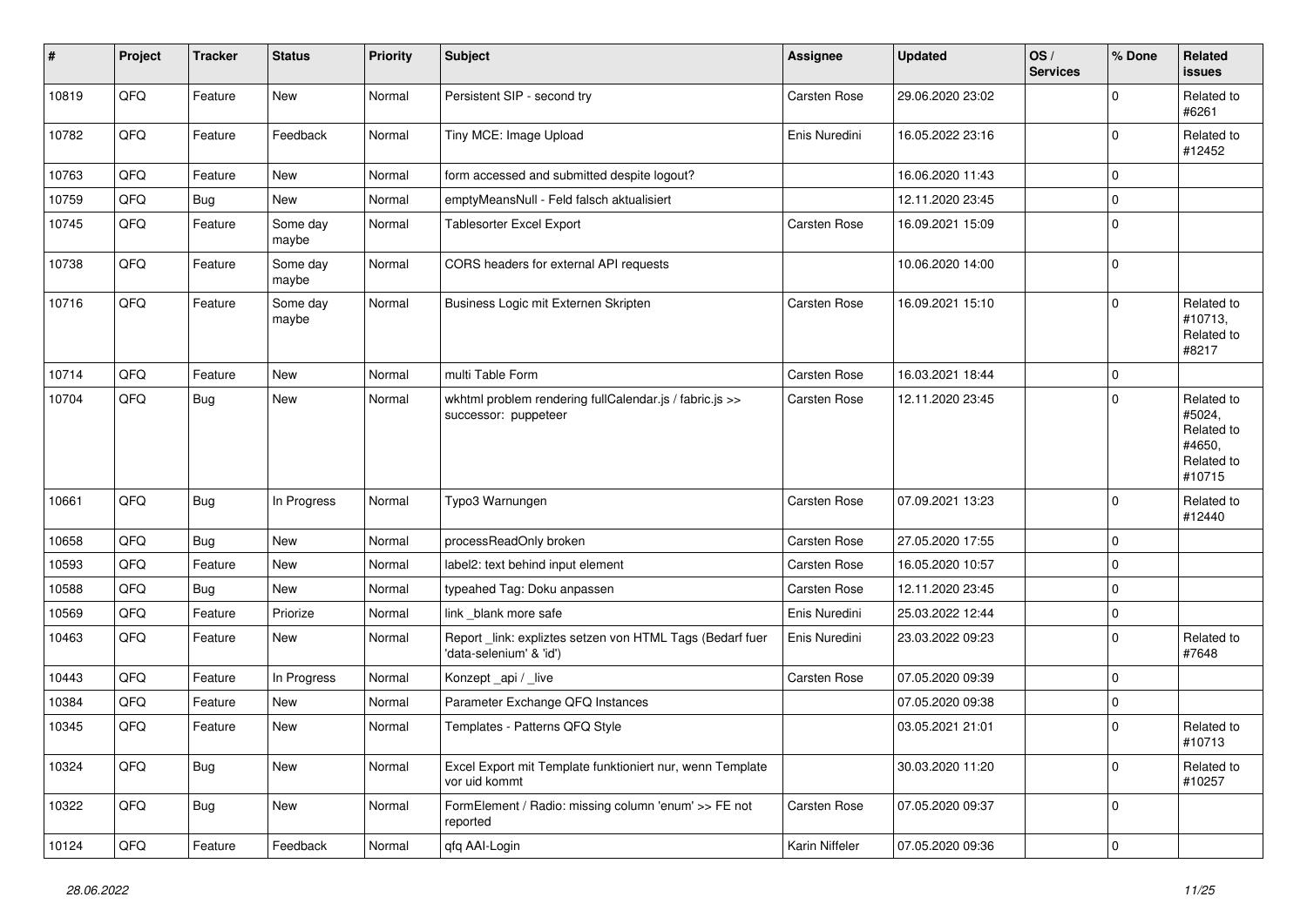| #     | Project | <b>Tracker</b> | <b>Status</b>     | Priority | <b>Subject</b>                                                                                     | <b>Assignee</b>     | <b>Updated</b>   | OS/<br><b>Services</b> | % Done      | Related<br><b>issues</b>                                               |
|-------|---------|----------------|-------------------|----------|----------------------------------------------------------------------------------------------------|---------------------|------------------|------------------------|-------------|------------------------------------------------------------------------|
| 10119 | QFQ     | Feature        | New               | Normal   | Dropdown (selectlist) & TypeAhead: format and catagorize<br>list                                   | Carsten Rose        | 07.05.2020 09:36 |                        | $\mathbf 0$ |                                                                        |
| 10116 | QFQ     | Feature        | Some day<br>maybe | Normal   | TypeAhead: Tag - show inside 'input' element                                                       | Carsten Rose        | 16.09.2021 15:09 |                        | $\Omega$    |                                                                        |
| 10095 | QFO     | Feature        | Some day<br>maybe | Normal   | Generic Gitlab Integration into QFQ                                                                | Carsten Rose        | 16.09.2021 15:10 |                        | $\pmb{0}$   |                                                                        |
| 10082 | QFQ     | Bug            | New               | Normal   | FE.type=SELECT - 'sanatize' Class                                                                  | Carsten Rose        | 07.05.2020 09:36 |                        | $\mathbf 0$ | Related to<br>#10081                                                   |
| 10080 | QFQ     | Feature        | New               | Normal   | Popup on 'save' / 'close': configure dialog (answer<br>yes/no/cancle/)                             | <b>Carsten Rose</b> | 28.03.2021 20:52 |                        | $\mathbf 0$ | Is duplicate<br>of #12262                                              |
| 10015 | QFQ     | Feature        | Priorize          | Normal   | Monospace in Textarea                                                                              | <b>Carsten Rose</b> | 03.02.2020 13:40 |                        | $\mathbf 0$ |                                                                        |
| 10014 | QFQ     | Feature        | New               | Normal   | Manual.rst: describe behaviour and process order of<br>fillStoreVar, slaveId, sqlBefore,           | <b>Carsten Rose</b> | 01.02.2020 22:31 |                        | $\Omega$    |                                                                        |
| 10013 | QFQ     | Feature        | Some day<br>maybe | Normal   | FE.typ=editor: CodeMirror                                                                          | <b>Carsten Rose</b> | 08.06.2022 10:37 |                        | $\Omega$    | Related to<br>#12611,<br>Related to<br>#12490.<br>Related to<br>#7732  |
| 10012 | QFQ     | Feature        | Priorize          | Normal   | redirectAllMailTo: {{beEmail:T}}                                                                   | <b>Carsten Rose</b> | 08.05.2021 09:54 |                        | $\mathbf 0$ | Related to<br>#12412,<br>Related to<br>#12413,<br>Related to<br>#10011 |
| 10011 | QFQ     | Feature        | Priorize          | Normal   | Offer new STORE TYPO3 Variable 'beUser', 'beEmail'                                                 | <b>Carsten Rose</b> | 08.05.2021 09:51 |                        | $\Omega$    | Related to<br>#10012,<br>Related to<br>#12511                          |
| 10005 | QFQ     | Feature        | Priorize          | Normal   | Report / special column name:  AS _calendar                                                        | <b>Carsten Rose</b> | 03.06.2020 17:28 |                        | $\mathbf 0$ |                                                                        |
| 10003 | QFQ     | Feature        | Priorize          | Normal   | fieldset: stronger visualize group                                                                 | Benjamin Baer       | 12.02.2020 08:13 |                        | $\mathbf 0$ |                                                                        |
| 9983  | QFO     | Feature        | New               | Normal   | Report Notation: new keyword 'range'                                                               | Carsten Rose        | 01.02.2020 15:55 |                        | $\mathbf 0$ |                                                                        |
| 9975  | QFQ     | <b>Bug</b>     | Priorize          | Normal   | Dropdown Menu: 'r:3' broken                                                                        | Carsten Rose        | 01.02.2020 10:13 |                        | $\mathbf 0$ |                                                                        |
| 9968  | QFQ     | Feature        | Priorize          | Normal   | Tooltip in Links for Developer                                                                     | Carsten Rose        | 01.02.2020 23:17 |                        | $\mathbf 0$ |                                                                        |
| 9958  | QFQ     | <b>Bug</b>     | Priorize          | Normal   | Broken subrecord query: no error message                                                           | Carsten Rose        | 05.02.2021 15:15 |                        | $\mathbf 0$ |                                                                        |
| 9947  | QFQ     | <b>Bug</b>     | Priorize          | Normal   | Unwanted error message if missing 'typeAheadSqlPrefetch'                                           | <b>Carsten Rose</b> | 01.02.2020 10:13 |                        | $\mathbf 0$ |                                                                        |
| 9928  | QFQ     | Feature        | Priorize          | Normal   | SpecialColumnName: a) Deprecated: ' AS "_+tag " ', b)<br>New: ' AS "_ <tag1><tag2>"'</tag2></tag1> | <b>Carsten Rose</b> | 01.02.2020 23:17 |                        | $\mathbf 0$ | Related to<br>#9929                                                    |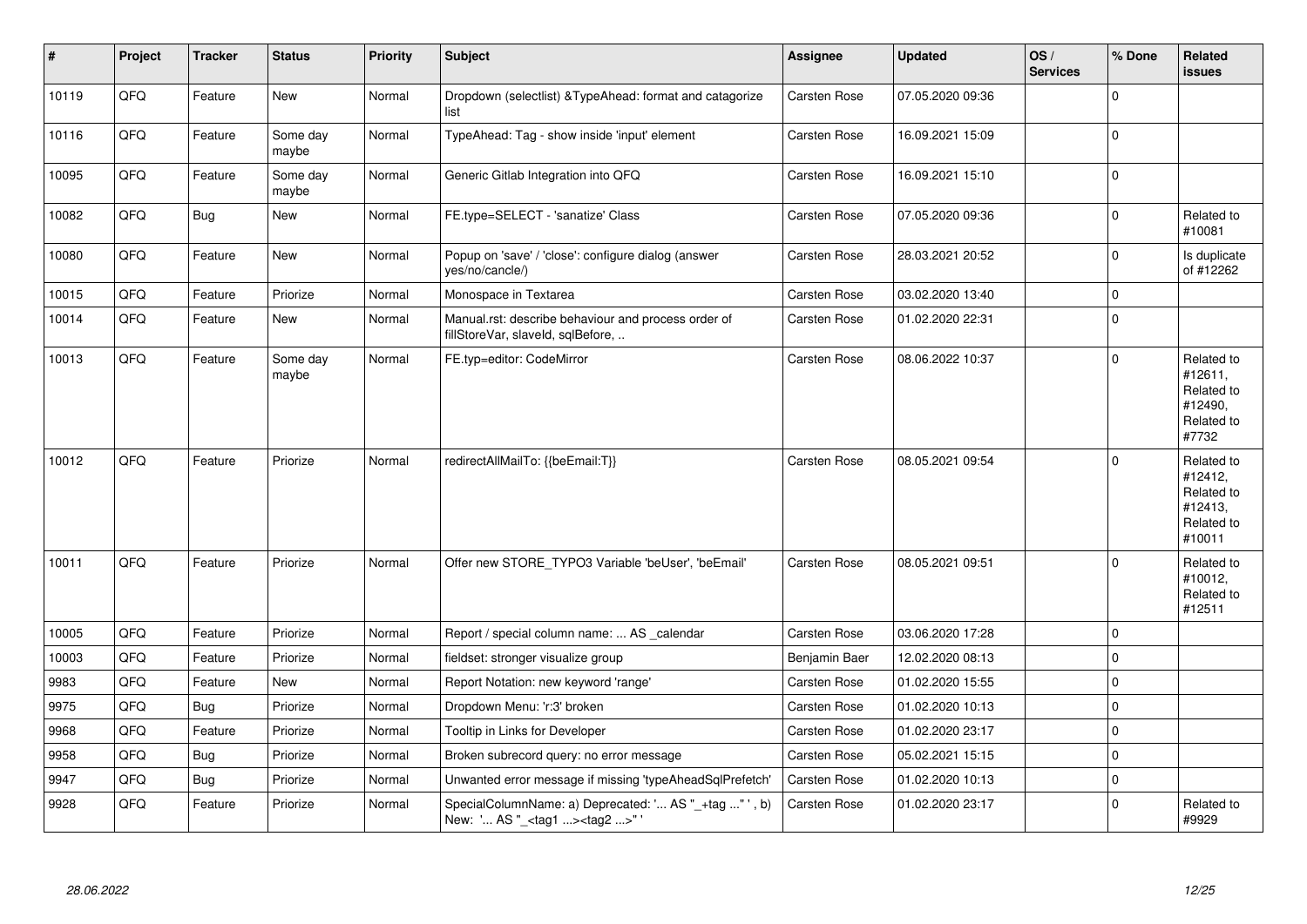| #    | Project | <b>Tracker</b> | <b>Status</b>     | <b>Priority</b> | Subject                                                                                                                               | <b>Assignee</b>     | <b>Updated</b>   | OS/<br><b>Services</b> | % Done      | <b>Related</b><br>issues                                                |
|------|---------|----------------|-------------------|-----------------|---------------------------------------------------------------------------------------------------------------------------------------|---------------------|------------------|------------------------|-------------|-------------------------------------------------------------------------|
| 9927 | QFQ     | Feature        | <b>New</b>        | Normal          | QFQ Update: a) Update nur machen wenn BE User<br>eingeloggt ist., b) Bei Fehler genaue Meldung welcher<br>Updateschritt Probleme hat. | Carsten Rose        | 22.01.2020 12:59 |                        | $\Omega$    |                                                                         |
| 9900 | QFQ     | Feature        | Priorize          | Normal          | Generic API Call: tt-content record >> JSON                                                                                           | Carsten Rose        | 01.02.2020 10:13 |                        | $\Omega$    |                                                                         |
| 9898 | QFQ     | <b>Bug</b>     | Feedback          | Normal          | Formular trotz Timeout gespeichert                                                                                                    | Benjamin Baer       | 01.02.2020 15:56 |                        | $\Omega$    |                                                                         |
| 9862 | QFQ     | <b>Bug</b>     | Priorize          | Normal          | Failed writing to sql mail qfq.log should throw an exception                                                                          | Carsten Rose        | 01.02.2020 10:13 |                        | $\Omega$    |                                                                         |
| 9855 | QFQ     | <b>Bug</b>     | <b>New</b>        | Normal          | <b>Required Check</b>                                                                                                                 |                     | 01.02.2020 15:56 |                        | $\Omega$    |                                                                         |
| 9853 | QFQ     | Feature        | <b>New</b>        | Normal          | Check das SQL / QFQ / Mail Logfile geschrieben wird                                                                                   |                     | 09.01.2020 11:15 |                        | $\Omega$    |                                                                         |
| 9834 | QFQ     | <b>Bug</b>     | Priorize          | Normal          | Input elements with tag 'disabled' are missing on<br>form-submit: server option 'processReadOnly' broken                              | Carsten Rose        | 07.12.2021 16:43 |                        | $\Omega$    | Related to<br>#9691,<br>Related to<br>#5305, Has<br>duplicate<br>#12331 |
| 9811 | QFQ     | Feature        | <b>New</b>        | Normal          | Report: tag every n'th row                                                                                                            | Carsten Rose        | 01.02.2020 23:22 |                        | $\Omega$    |                                                                         |
| 9783 | QFQ     | <b>Bug</b>     | <b>New</b>        | Normal          | Email with special characters                                                                                                         | Carsten Rose        | 01.02.2020 23:22 |                        | $\Omega$    |                                                                         |
| 9781 | QFQ     | Feature        | <b>New</b>        | Normal          | Button: CSS class to make buttons smaller                                                                                             | Carsten Rose        | 01.02.2020 23:22 |                        | $\Omega$    |                                                                         |
| 9777 | QFQ     | Feature        | <b>New</b>        | Normal          | Logging QFQ Variables                                                                                                                 | Carsten Rose        | 16.12.2019 17:17 |                        | $\Omega$    |                                                                         |
| 9773 | QFQ     | <b>Bug</b>     | <b>New</b>        | Normal          | form.parameter.formModeGlobal=requiredOff                                                                                             | Carsten Rose        | 01.02.2020 15:56 |                        | $\Omega$    |                                                                         |
| 9707 | QFQ     | Feature        | <b>New</b>        | Normal          | SIP security: encode pageld and check pageld on decode                                                                                | <b>Carsten Rose</b> | 01.02.2020 23:22 |                        | $\Omega$    |                                                                         |
| 9706 | QFQ     | Feature        | <b>New</b>        | Normal          | Multi File Upload (hidden template group)                                                                                             | Carsten Rose        | 01.02.2020 23:22 |                        | $\Omega$    | Related to<br>#7521,<br>Related to<br>#5562,<br>Related to<br>#13330    |
| 9704 | QFQ     | Feature        | Some day<br>maybe | Normal          | Thumbnails Generieren beim Splitten von PDF Files                                                                                     | Carsten Rose        | 11.12.2019 16:01 |                        | $\Omega$    |                                                                         |
| 9669 | QFQ     | <b>Bug</b>     | Some day<br>maybe | Normal          | Checkbox / Template Group: radio/checkbox visible broken<br>after 'add'                                                               | Carsten Rose        | 16.06.2021 13:47 |                        | $\Omega$    | Related to<br>#8091                                                     |
| 9668 | QFQ     | Feature        | Priorize          | Normal          | Form.mode: rename 'hidden' to 'hide'                                                                                                  | Carsten Rose        | 05.05.2021 22:14 |                        | $\Omega$    | Related to<br>#6437                                                     |
| 9602 | QFQ     | Feature        | I New             | Normal          | Form definition as JSON                                                                                                               | Carsten Rose        | 01.02.2020 23:21 |                        | 0           | <b>Related to</b><br>#9600                                              |
| 9579 | QFQ     | Feature        | Some day<br>maybe | Normal          | Multiform with Process Row                                                                                                            | Carsten Rose        | 11.12.2019 16:01 |                        | $\mathbf 0$ |                                                                         |
| 9537 | QFQ     | Feature        | New               | Normal          | FormEditor: Edit fieldset in FrontEnd                                                                                                 | Carsten Rose        | 01.02.2020 23:22 |                        | 0           |                                                                         |
| 9535 | QFQ     | <b>Bug</b>     | Feedback          | Normal          | Report:  AS '_vertical' - column to wide - vertical >> rot45,<br>rot90                                                                | Benjamin Baer       | 01.02.2020 15:56 |                        | $\mathbf 0$ |                                                                         |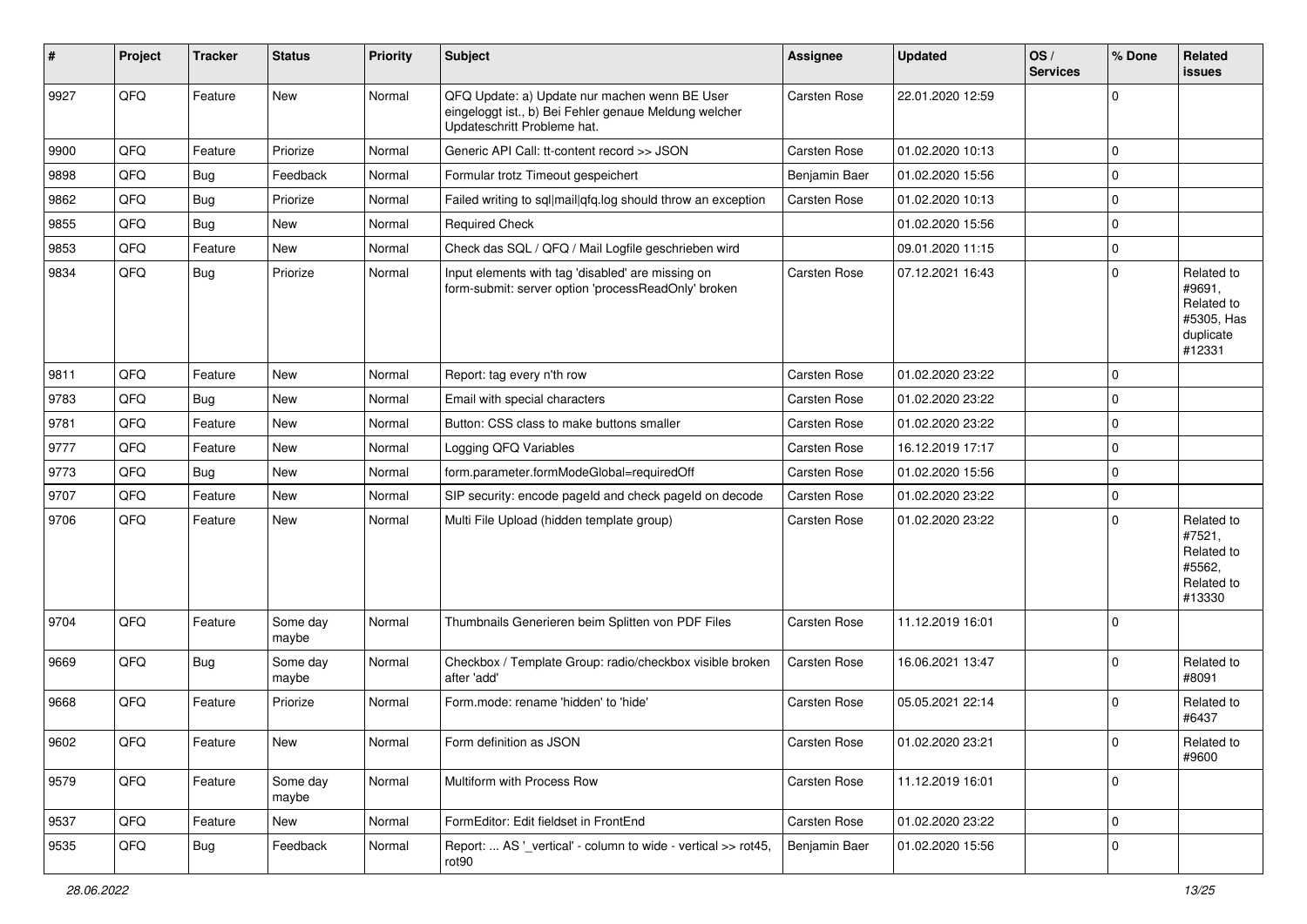| #    | Project | <b>Tracker</b> | <b>Status</b>     | <b>Priority</b> | <b>Subject</b>                                                                  | Assignee            | <b>Updated</b>   | OS/<br><b>Services</b> | % Done      | Related<br><b>issues</b> |
|------|---------|----------------|-------------------|-----------------|---------------------------------------------------------------------------------|---------------------|------------------|------------------------|-------------|--------------------------|
| 9533 | QFQ     | Bug            | <b>New</b>        | Normal          | FE.type=upload: Check in 'beforeSave' if upload is given                        | <b>Carsten Rose</b> | 01.02.2020 23:22 |                        | $\Omega$    | Related to<br>#11523     |
| 9394 | QFQ     | Feature        | Priorize          | Normal          | REST: allow for non numerical ids in get requests                               | <b>Carsten Rose</b> | 05.05.2021 22:10 |                        | $\mathbf 0$ |                          |
| 9352 | QFQ     | Feature        | <b>New</b>        | Normal          | FE 'Native' fire slaveld, sqlAfter, sqllns                                      | Carsten Rose        | 01.02.2020 23:22 |                        | $\mathbf 0$ |                          |
| 9348 | QFQ     | Feature        | New               | Normal          | defaultThumbnailSize: pre render thumbnails                                     | <b>Carsten Rose</b> | 12.06.2021 09:05 |                        | $\mathbf 0$ |                          |
| 9346 | QFQ     | Feature        | Priorize          | Normal          | beforeSave: check if an upload is given                                         | Carsten Rose        | 11.06.2021 21:18 |                        | $\mathbf 0$ |                          |
| 9317 | QFQ     | <b>Bug</b>     | <b>New</b>        | Normal          | FE.type=note: with dynamic show/hidden an empty label<br>causes trouble         | <b>Carsten Rose</b> | 01.02.2020 23:22 |                        | $\mathbf 0$ |                          |
| 9281 | QFQ     | Bug            | Some day<br>maybe | Normal          | Allow STRICT TRANS TABLES                                                       | <b>Carsten Rose</b> | 02.01.2021 18:43 |                        | $\mathbf 0$ |                          |
| 9221 | QFQ     | Feature        | <b>New</b>        | Normal          | typeAhead: Zeichenlimite ausschalten                                            | Carsten Rose        | 08.05.2021 17:06 |                        | $\Omega$    |                          |
| 9208 | QFQ     | Feature        | <b>New</b>        | Normal          | Manage 'recent' records                                                         | <b>Carsten Rose</b> | 01.02.2020 23:22 |                        | $\Omega$    |                          |
| 9177 | QFQ     | <b>Bug</b>     | New               | Normal          | Bug? QFQ tries to save an action FE, which has real<br>existing column name     | Carsten Rose        | 01.02.2020 23:22 |                        | $\mathbf 0$ |                          |
| 9136 | QFQ     | Feature        | <b>New</b>        | Normal          | Create ZIP files with dynamic PDFs                                              | Carsten Rose        | 01.02.2020 23:22 |                        | $\mathbf 0$ |                          |
| 9135 | QFQ     | Feature        | Priorize          | Normal          | Progress Bar generic / replace old hourglass download<br>popup                  | Benjamin Baer       | 03.01.2022 07:43 |                        | $\mathbf 0$ |                          |
| 9130 | QFQ     | Feature        | Some day<br>maybe | Normal          | tablesorter: Automatic Row numbering / Zeilenummer                              | Benjamin Baer       | 01.02.2020 23:22 |                        | $\mathbf 0$ |                          |
| 9129 | QFQ     | Feature        | <b>New</b>        | Normal          | sqlValidate: Message as notification, not as error                              | Carsten Rose        | 01.02.2020 23:22 |                        | $\Omega$    | Related to<br>#9128      |
| 9128 | QFQ     | Feature        | <b>New</b>        | Normal          | Error Message: not replaced variables- a) replace back to<br>'{{', b) underline | <b>Carsten Rose</b> | 01.02.2020 23:22 |                        | $\mathbf 0$ | Related to<br>#9129      |
| 9127 | QFQ     | Bug            | <b>New</b>        | Normal          | Error Message: change 'roll over' color - text not readable                     | <b>Carsten Rose</b> | 01.02.2020 23:22 |                        | $\mathbf 0$ |                          |
| 9126 | QFQ     | <b>Bug</b>     | Some day<br>maybe | Normal          | hidden Form elements are present in page source                                 |                     | 02.01.2021 18:41 |                        | $\mathbf 0$ |                          |
| 9077 | QFQ     | Bug            | <b>New</b>        | Normal          | typeAheadSql: report broken SQL                                                 | Carsten Rose        | 01.02.2020 23:22 |                        | $\mathbf 0$ |                          |
| 9024 | QFQ     | <b>Bug</b>     | Some day<br>maybe | Normal          | QFQ Einarbeitung                                                                |                     | 01.02.2020 15:56 |                        | $\Omega$    |                          |
| 9020 | QFQ     | Bug            | Some day<br>maybe | Normal          | radio mit buttonClass und dynamicUpdate lassen sich nicht<br>kombinieren        |                     | 11.12.2019 16:01 |                        | $\mathbf 0$ |                          |
| 9013 | QFQ     | Bug            | New               | Normal          | Error in Twig template not handled                                              | Carsten Rose        | 20.10.2021 13:43 |                        | $\mathbf 0$ |                          |
| 8975 | QFQ     | Feature        | <b>New</b>        | Normal          | Report Notation: 2.0                                                            | <b>Carsten Rose</b> | 01.02.2020 23:22 |                        | $\mathbf 0$ | Related to<br>#8963      |
| 8963 | QFQ     | Feature        | Priorize          | Normal          | Setting values in a store: flexible way                                         | Carsten Rose        | 05.05.2021 22:10 |                        | $\Omega$    | Related to<br>#8975      |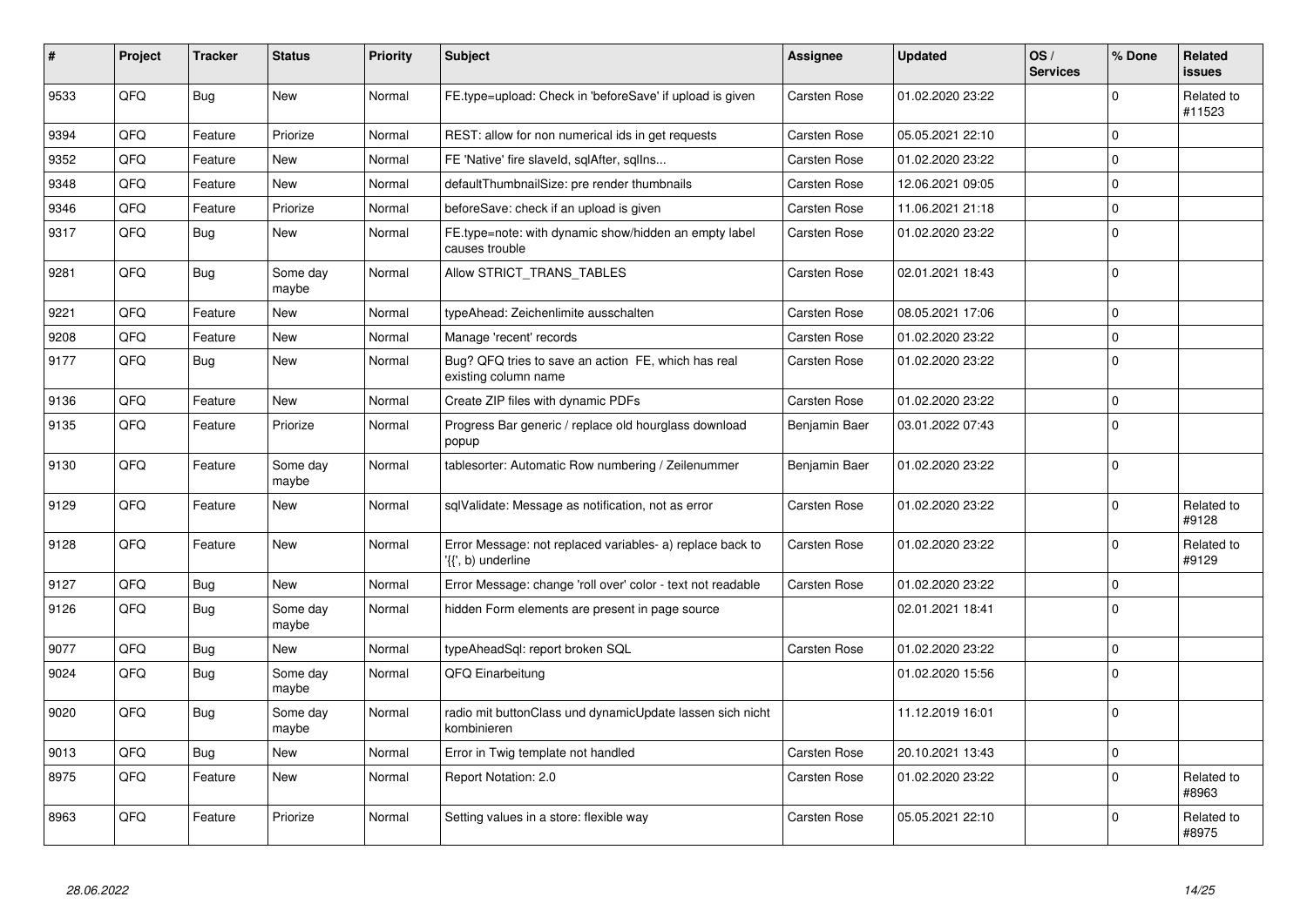| #    | Project | <b>Tracker</b> | <b>Status</b>     | <b>Priority</b> | Subject                                                                                                | <b>Assignee</b>   | <b>Updated</b>   | OS/<br><b>Services</b> | % Done      | <b>Related</b><br>issues |
|------|---------|----------------|-------------------|-----------------|--------------------------------------------------------------------------------------------------------|-------------------|------------------|------------------------|-------------|--------------------------|
| 8894 | QFQ     | Feature        | Some day<br>maybe | Normal          | Documentation Tags Usable in QFQ Application                                                           | Carsten Rose      | 11.12.2019 16:01 |                        | $\Omega$    |                          |
| 8892 | QFQ     | Feature        | Some day<br>maybe | Normal          | Display and Edit SQL Comments in Form Editor                                                           | Carsten Rose      | 11.12.2019 16:01 |                        | $\Omega$    |                          |
| 8806 | QFQ     | Feature        | New               | Normal          | SQL Function nl2br                                                                                     | Carsten Rose      | 01.02.2020 23:22 |                        | $\Omega$    |                          |
| 8719 | QFQ     | Feature        | New               | Normal          | extraButtonLock: add support for 0/1                                                                   | Carsten Rose      | 01.02.2020 23:22 |                        | $\Omega$    |                          |
| 8702 | QFQ     | Feature        | New               | Normal          | Load Record which is locked: missing user info                                                         | Carsten Rose      | 11.12.2019 16:16 |                        | $\mathbf 0$ | Related to<br>#9789      |
| 8586 | QFQ     | Feature        | Some day<br>maybe | Normal          | QFQ: Enhance Error message for 'record not found'                                                      | Carsten Rose      | 16.09.2021 15:10 |                        | $\Omega$    |                          |
| 8585 | QFQ     | Feature        | Priorize          | Normal          | Enhance Error message for 'unknown form'                                                               | Carsten Rose      | 01.02.2020 10:13 |                        | $\Omega$    |                          |
| 8584 | QFQ     | Feature        | Priorize          | Normal          | FE 'Action' - never assign to Container (except Template<br>Group)                                     | Carsten Rose      | 01.02.2020 10:13 |                        | $\Omega$    |                          |
| 8520 | QFQ     | Feature        | Some day<br>maybe | Normal          | Bring QFQ to Composer                                                                                  | Carsten Rose      | 16.09.2021 15:10 |                        | $\Omega$    |                          |
| 8336 | QFQ     | Feature        | New               | Normal          | Form > modified > Close New: a) Optional disable popup, b)<br>custom text, c) mode on save: close stay | Carsten Rose      | 01.02.2020 23:22 |                        | $\Omega$    | Related to<br>#8335      |
| 8316 | QFQ     | Bug            | Feedback          | Normal          | Documentation/Behaviour for Nested Queries and<br>Record-Store confusing                               | Nicola Chiapolini | 20.11.2019 09:14 |                        | $\Omega$    |                          |
| 8277 | QFQ     | Feature        | Priorize          | Normal          | fe.parameter.default=                                                                                  | Carsten Rose      | 01.02.2020 23:17 |                        | $\Omega$    | Related to<br>#8113      |
| 8217 | QFQ     | Feature        | New               | Normal          | if-elseif-else construct                                                                               | Carsten Rose      | 16.03.2021 18:41 |                        | $\Omega$    | Related to<br>#10716     |
| 8187 | QFQ     | Feature        | New               | Normal          | Subrecord: enable/hide new button - make new/edit/delete<br>customizeable.                             | Carsten Rose      | 06.03.2021 18:44 |                        | $\Omega$    | Related to<br>#11326     |
| 8106 | QFQ     | Bug            | Some day<br>maybe | Normal          | Dynamic Update: Feld kann nicht auf empty zurückgesetzt<br>werden                                      | Carsten Rose      | 11.12.2019 16:01 |                        | $\Omega$    |                          |
| 8101 | QFQ     | Feature        | Some day<br>maybe | Normal          | Password hash: support further hashing methods                                                         | Carsten Rose      | 16.09.2021 15:10 |                        | $\Omega$    |                          |
| 8089 | QFQ     | Feature        | New               | Normal          | Copy/Paste for FormElements                                                                            | Carsten Rose      | 01.02.2020 23:22 |                        | $\mathbf 0$ |                          |
| 8056 | QFQ     | Feature        | Some day<br>maybe | Normal          | Termin Organisation (Reservation)                                                                      |                   | 01.02.2020 23:19 |                        | $\Omega$    | Related to<br>#8658      |
| 8049 | QFQ     | <b>Bug</b>     | New               | Normal          | FE.type=note, column 'value': text moves some pixel to top<br>after save                               | Carsten Rose      | 01.02.2020 23:22 |                        | 0           |                          |
| 8044 | QFQ     | Feature        | Priorize          | Normal          | Transaction: a) Form, b) Report                                                                        | Carsten Rose      | 05.05.2021 22:14 |                        | 0           | Related to<br>#8043      |
| 8037 | QFQ     | Bug            | Priorize          | Normal          | FE.type=upload (advanced mode): {{slaveld:V}} missing<br>during dynamic update                         | Carsten Rose      | 01.02.2020 10:13 |                        | $\pmb{0}$   |                          |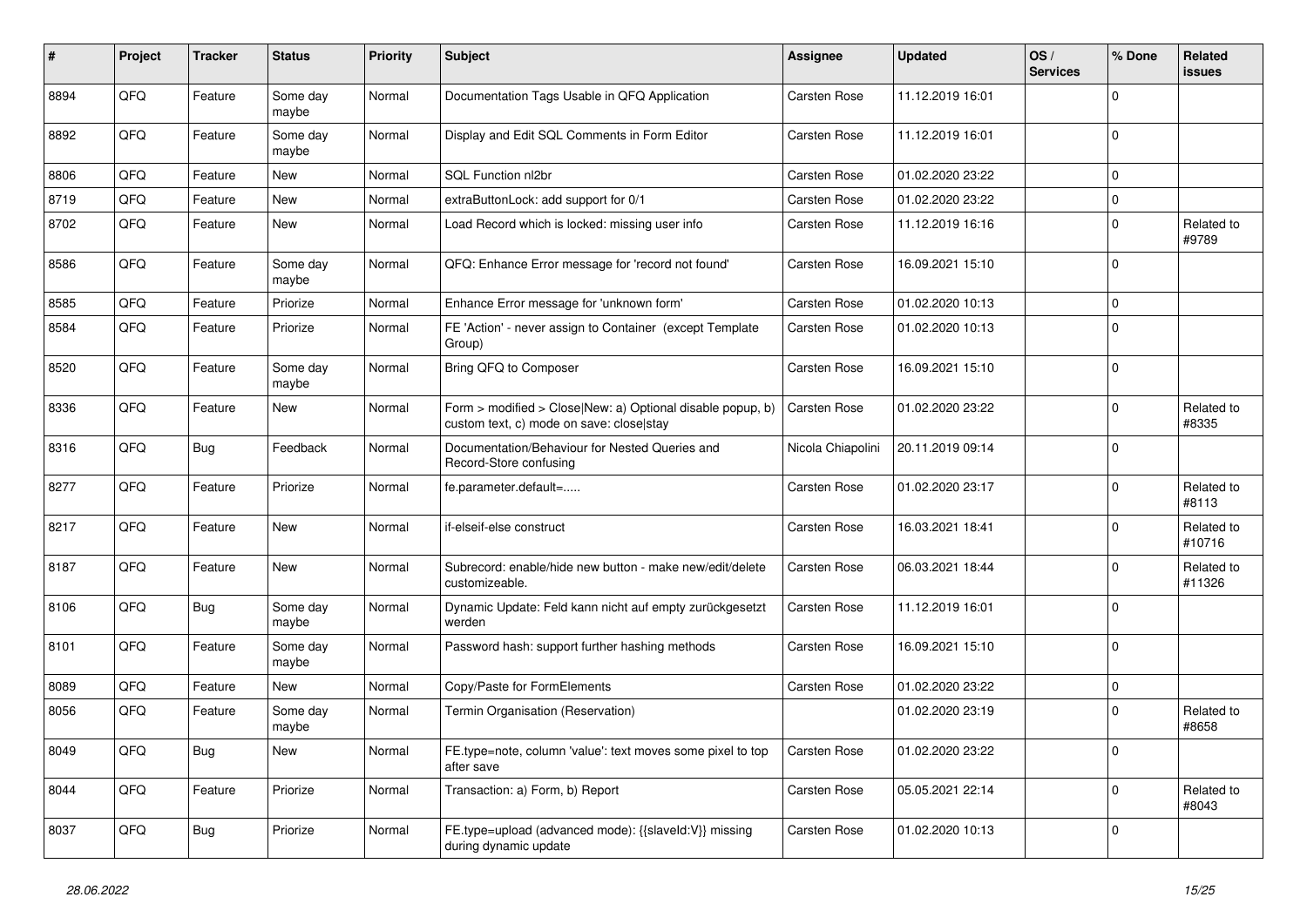| ∦    | Project | <b>Tracker</b> | <b>Status</b>     | <b>Priority</b> | <b>Subject</b>                                                                                        | <b>Assignee</b>     | <b>Updated</b>   | OS/<br><b>Services</b> | % Done      | Related<br><b>issues</b>                                               |
|------|---------|----------------|-------------------|-----------------|-------------------------------------------------------------------------------------------------------|---------------------|------------------|------------------------|-------------|------------------------------------------------------------------------|
| 8034 | QFQ     | Feature        | Priorize          | Normal          | FormElement 'data': 22.22.2222 should not be accepted                                                 | Carsten Rose        | 01.02.2020 10:13 |                        | $\mathbf 0$ |                                                                        |
| 7965 | QFQ     | Feature        | Priorize          | Normal          | Input type 'text' with visual format - currency                                                       | Benjamin Baer       | 03.01.2022 07:45 |                        | $\mathbf 0$ |                                                                        |
| 7924 | QFQ     | Feature        | New               | Normal          | Radio/Checkbox with Tooltip                                                                           | Carsten Rose        | 01.02.2020 23:22 |                        | $\mathbf 0$ |                                                                        |
| 7921 | QFQ     | Feature        | Some day<br>maybe | Normal          | Rest API Export: URL kuerzer machen                                                                   |                     | 01.02.2020 23:19 |                        | $\Omega$    |                                                                        |
| 7920 | QFQ     | Feature        | New               | Normal          | FE: Syntax Highlight, Zeinlenumbruch                                                                  | Carsten Rose        | 01.02.2020 10:03 |                        | $\mathbf 0$ |                                                                        |
| 7890 | QFQ     | <b>Bug</b>     | New               | Normal          | FormElement 'required': extraButtonInfo not aligned                                                   | <b>Carsten Rose</b> | 11.06.2021 21:17 |                        | $\Omega$    | Related to<br>#11517                                                   |
| 7812 | QFQ     | Feature        | New               | Normal          | FE 'Subrecord' - new option 'subrecordShowFilter',<br>'subrecordPaging'                               | Carsten Rose        | 01.02.2020 23:22 |                        | $\mathbf 0$ |                                                                        |
| 7795 | QFQ     | Bug            | <b>New</b>        | Normal          | Readonly Form: Typeahead-Felder                                                                       | Carsten Rose        | 01.02.2020 23:22 |                        | $\mathbf 0$ |                                                                        |
| 7732 | QFQ     | Feature        | Some day<br>maybe | Normal          | Javascript: Lazy Loading der add on libs                                                              | Benjamin Baer       | 08.06.2022 10:38 |                        | $\Omega$    | Related to<br>#12611,<br>Related to<br>#12490,<br>Related to<br>#10013 |
| 7730 | QFQ     | Feature        | Priorize          | Normal          | SELECT Box: title in between                                                                          | Benjamin Baer       | 01.02.2020 23:22 |                        | $\mathbf 0$ |                                                                        |
| 7685 | QFQ     | <b>Bug</b>     | New               | Normal          | Open FormElement from QFQ error message and save<br>modified record: error about missing {{formId:F}} | Carsten Rose        | 01.02.2020 23:22 |                        | $\Omega$    |                                                                        |
| 7683 | QFQ     | Feature        | <b>New</b>        | Normal          | Special column names in '{{ SELECT  AS _link }}' should<br>be detected                                | Carsten Rose        | 01.02.2020 23:21 |                        | $\mathbf 0$ |                                                                        |
| 7681 | QFQ     | Feature        | <b>New</b>        | Normal          | Optional switch off 'check for modified record'                                                       | Carsten Rose        | 01.02.2020 23:21 |                        | $\mathbf 0$ |                                                                        |
| 7660 | QFQ     | Feature        | New               | Normal          | IMAP: import mails to DB, move / delete mails                                                         | Carsten Rose        | 01.02.2020 09:52 |                        | $\mathbf 0$ |                                                                        |
| 7656 | QFQ     | Bug            | Priorize          | Normal          | FE with required, 'pattern' and 'extraButtonLock': always<br>complain about missing value             | Carsten Rose        | 01.02.2020 10:13 |                        | $\Omega$    |                                                                        |
| 7630 | QFQ     | Feature        | Priorize          | Normal          | detailed error message for simple upload                                                              | Carsten Rose        | 01.02.2020 10:13 |                        | $\mathbf 0$ |                                                                        |
| 7616 | QFQ     | <b>Bug</b>     | Priorize          | Normal          | Selectlist with Enum & Dynamic Update                                                                 | Carsten Rose        | 01.02.2020 10:13 |                        | $\mathbf 0$ |                                                                        |
| 7574 | QFQ     | <b>Bug</b>     | <b>New</b>        | Normal          | Substitute error: form element not reported / dont parse<br>Form.note                                 | Carsten Rose        | 01.02.2020 23:21 |                        | $\mathbf 0$ |                                                                        |
| 7547 | QFQ     | <b>Bug</b>     | New               | Normal          | Error Message in afterSave: wrong parameter column<br>reported                                        | Carsten Rose        | 01.02.2020 23:22 |                        | $\mathbf 0$ |                                                                        |
| 7524 | QFQ     | <b>Bug</b>     | New               | Normal          | QFQ throws a 'General Error' if 'fileadmin/protected/log/' is<br>not writeable                        | <b>Carsten Rose</b> | 01.02.2020 23:22 |                        | $\mathbf 0$ |                                                                        |
| 7522 | QFQ     | Feature        | Priorize          | Normal          | Inserting default index.html to folder (Avoid Apache<br>Indexing)                                     | Carsten Rose        | 01.02.2020 10:13 |                        | $\mathbf 0$ |                                                                        |
| 7521 | QFQ     | Feature        | New               | Normal          | TemplateGroup: fe.type=upload                                                                         | Carsten Rose        | 01.02.2020 23:21 |                        | $\mathbf 0$ | Related to<br>#9706                                                    |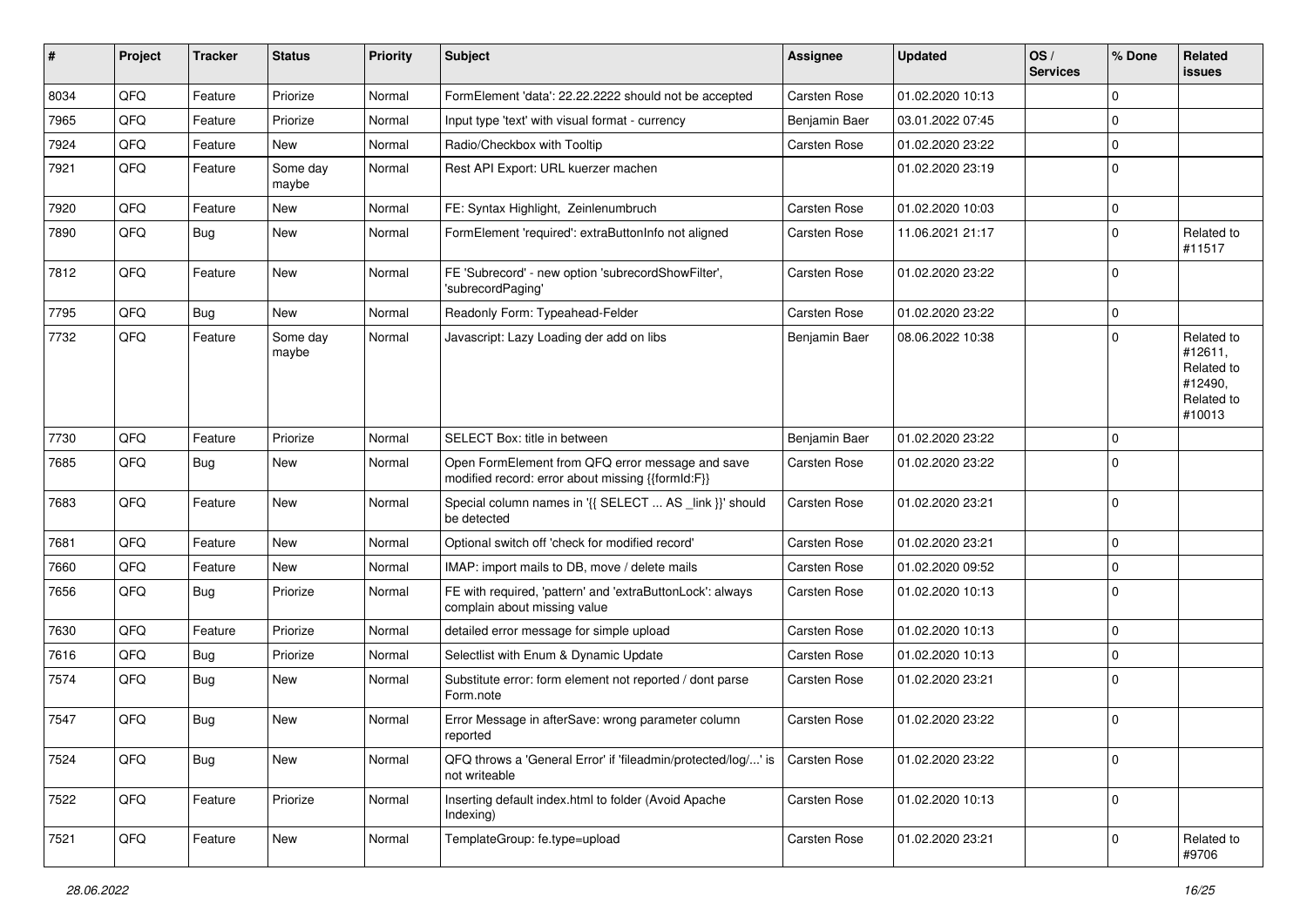| ∦    | Project | <b>Tracker</b> | <b>Status</b>     | <b>Priority</b> | Subject                                                                              | <b>Assignee</b> | <b>Updated</b>   | OS/<br><b>Services</b> | % Done      | <b>Related</b><br>issues   |
|------|---------|----------------|-------------------|-----------------|--------------------------------------------------------------------------------------|-----------------|------------------|------------------------|-------------|----------------------------|
| 7520 | QFQ     | Feature        | <b>New</b>        | Normal          | QR Code:  AS _qr ( AS _link)                                                         | Carsten Rose    | 01.02.2020 23:22 |                        | $\Omega$    |                            |
| 7519 | QFQ     | Feature        | <b>New</b>        | Normal          | Select: Multi                                                                        | Carsten Rose    | 01.02.2020 23:22 |                        | $\Omega$    |                            |
| 7513 | QFQ     | Bug            | <b>New</b>        | Normal          | Radios not correct aligned                                                           | Carsten Rose    | 01.02.2020 23:22 |                        | $\Omega$    |                            |
| 7512 | QFQ     | Bug            | New               | Normal          | FE: inputType=number >> 'pattern' is not respected                                   | Carsten Rose    | 01.02.2020 23:22 |                        | $\Omega$    |                            |
| 7481 | QFQ     | Feature        | New               | Normal          | Detect 'BaseUrl' automatically                                                       | Carsten Rose    | 01.02.2020 23:21 |                        | $\Omega$    |                            |
| 7480 | QFQ     | Feature        | New               | Normal          | Record History (Undo / Redo)                                                         | Carsten Rose    | 11.12.2019 16:16 |                        | $\Omega$    | Related to<br>#2361        |
| 7453 | QFQ     | Feature        | Some day<br>maybe | Normal          | import / export forms QFQ                                                            | Carsten Rose    | 16.09.2021 15:10 |                        | $\Omega$    |                            |
| 7452 | QFQ     | Feature        | Some day<br>maybe | Normal          | automate deployment new QFQ version                                                  | Carsten Rose    | 16.09.2021 15:10 |                        | $\Omega$    |                            |
| 7402 | QFQ     | Bug            | Some day<br>maybe | Normal          | thumbnail cache: outdated picture when permission denied<br>and permission resolved. |                 | 01.02.2020 23:20 |                        | $\mathbf 0$ |                            |
| 7342 | QFQ     | Feature        | New               | Normal          | add content = hide_this                                                              | Carsten Rose    | 01.02.2020 23:21 |                        | $\mathbf 0$ |                            |
| 7336 | QFQ     | Feature        | Some day<br>maybe | Normal          | PDF Upload: disallow PDFs with specific Meta information                             | Carsten Rose    | 11.12.2019 16:01 |                        | $\Omega$    |                            |
| 7290 | QFQ     | Feature        | Priorize          | Normal          | FormEditor: title as textarea if LEN(title)>60                                       | Carsten Rose    | 01.02.2020 10:13 |                        | $\Omega$    | <b>Blocked by</b><br>#7682 |
| 7281 | QFQ     | <b>Bug</b>     | Some day<br>maybe | Normal          | Subrecords: on large screen separator line too short                                 |                 | 01.02.2020 23:19 |                        | $\Omega$    |                            |
| 7280 | QFQ     | Feature        | New               | Normal          | recently used table                                                                  | Carsten Rose    | 01.02.2020 23:21 |                        | $\Omega$    |                            |
| 7278 | QFQ     | Feature        | Some day<br>maybe | Normal          | Form: Wert vordefinieren der immer gesetzt wird                                      |                 | 02.05.2021 09:27 |                        | $\Omega$    |                            |
| 7261 | QFQ     | <b>Bug</b>     | <b>New</b>        | Normal          | Report pathFilename for user without path, only the filename                         | Carsten Rose    | 01.02.2020 23:21 |                        | $\mathbf 0$ |                            |
| 7239 | QFQ     | Feature        | New               | Normal          | TinyMCE: html tag whitelist                                                          | Carsten Rose    | 01.02.2020 23:21 |                        | $\Omega$    | Related to<br>#14320       |
| 7229 | QFQ     | Feature        | Some day<br>maybe | Normal          | New FormElement.type: Button                                                         |                 | 01.02.2021 12:32 |                        | $\Omega$    |                            |
| 7219 | QFQ     | Bug            | <b>New</b>        | Normal          | typeSheadSql / typeAheadSqlPrefetch: change to curly<br>braces                       | Carsten Rose    | 01.02.2020 23:21 |                        | 0           |                            |
| 7217 | QFQ     | Feature        | Priorize          | Normal          | Download: notice User if `_sip=?` is missing                                         | Carsten Rose    | 01.02.2020 10:13 |                        | $\Omega$    |                            |
| 7175 | QFQ     | Feature        | New               | Normal          | Upload: md5 hash as filename                                                         | Carsten Rose    | 01.02.2020 23:21 |                        | 0           |                            |
| 7119 | QFQ     | Feature        | New               | Normal          | Upload: scaleDownWidth, scaleDownHeight                                              | Carsten Rose    | 01.02.2020 23:21 |                        | 0           |                            |
| 7109 | QFQ     | Feature        | New               | Normal          | Dynamic Updates: row/element hide                                                    | Carsten Rose    | 01.02.2020 23:22 |                        | 0           | Has duplicate<br>#4081     |
| 7108 | QFQ     | Feature        | Some day<br>maybe | Normal          | QFQ Wrap Elements                                                                    |                 | 11.12.2019 16:01 |                        | $\mathbf 0$ |                            |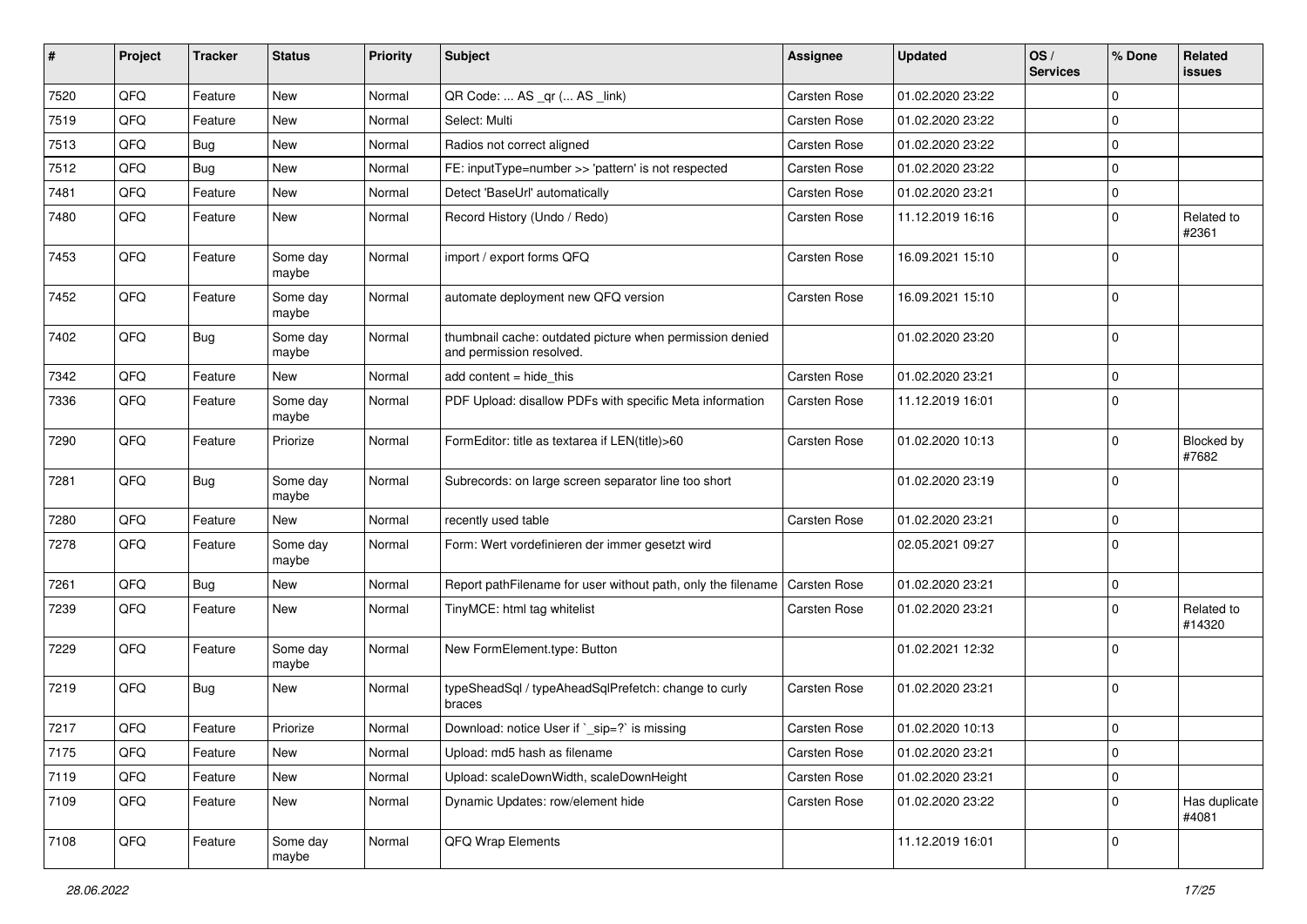| #    | Project | <b>Tracker</b> | <b>Status</b>     | <b>Priority</b> | <b>Subject</b>                                                                                                             | Assignee            | <b>Updated</b>   | OS/<br><b>Services</b> | % Done      | <b>Related</b><br><b>issues</b> |
|------|---------|----------------|-------------------|-----------------|----------------------------------------------------------------------------------------------------------------------------|---------------------|------------------|------------------------|-------------|---------------------------------|
| 7107 | QFQ     | Feature        | Some day<br>maybe | Normal          | Showcase Registration Tool: Anmeldung / Administration :<br>Liste Anmeldungen / Emaileinaldung                             | Carsten Rose        | 11.12.2019 16:01 |                        | $\Omega$    |                                 |
| 7106 | QFQ     | Feature        | Some day<br>maybe | Normal          | Beispiel Nummerierung von Rows in Report                                                                                   |                     | 11.12.2019 16:01 |                        | $\mathbf 0$ |                                 |
| 7105 | QFQ     | Feature        | Some day<br>maybe | Normal          | Beispiel wie man in einer zweiten Tabelle speichert.                                                                       |                     | 11.12.2019 16:01 |                        | $\mathbf 0$ |                                 |
| 7104 | QFQ     | Feature        | Some day<br>maybe | Normal          | Manual: hint about escaping if '\r' appears in mail body                                                                   |                     | 11.12.2019 16:01 |                        | $\mathbf 0$ |                                 |
| 7102 | QFQ     | Feature        | <b>New</b>        | Normal          | Comment sign in report: '#' and '--'                                                                                       | Carsten Rose        | 01.02.2020 23:21 |                        | $\mathbf 0$ |                                 |
| 7101 | QFQ     | <b>Bug</b>     | Some day<br>maybe | Normal          | 'form' in SIP and 'report' - breaks                                                                                        |                     | 01.02.2020 23:20 |                        | $\mathbf 0$ |                                 |
| 7100 | QFQ     | Feature        | Some day<br>maybe | Normal          | Download: log access, max downloads, time limit                                                                            |                     | 01.02.2020 23:19 |                        | $\mathbf 0$ |                                 |
| 7099 | QFQ     | Feature        | New               | Normal          | Redesign FormEditor                                                                                                        | <b>Carsten Rose</b> | 01.02.2020 23:21 |                        | $\mathbf 0$ |                                 |
| 7014 | QFQ     | <b>Bug</b>     | <b>New</b>        | Normal          | Sending invalid emails succeeds when<br>debug.redirectAllMailTo is set                                                     | Carsten Rose        | 01.02.2020 23:21 |                        | $\mathbf 0$ |                                 |
| 7002 | QFQ     | <b>Bug</b>     | <b>New</b>        | Normal          | Dynamic Update: row does not disappear / appear                                                                            | <b>Carsten Rose</b> | 01.02.2020 23:22 |                        | $\mathbf 0$ |                                 |
| 6998 | QFQ     | Feature        | Priorize          | Normal          | Form: with debug=on show column information as tooltip of<br>column label                                                  | <b>Carsten Rose</b> | 01.02.2020 10:13 |                        | $\mathbf 0$ |                                 |
| 6992 | QFQ     | Feature        | Some day<br>maybe | Normal          | DB exception: Syntax Highlight                                                                                             |                     | 11.12.2019 16:01 |                        | $\Omega$    | Related to<br>#5450             |
| 6972 | QFQ     | Feature        | Some day<br>maybe | Normal          | Fabric Clipboard / cross browser tab                                                                                       | Benjamin Baer       | 01.02.2020 23:21 |                        | $\mathbf 0$ |                                 |
| 6970 | QFQ     | Feature        | Some day<br>maybe | Normal          | tablesorter: default fuer 'sortReset' aendern von 'Ctrl' zu 'Alt'                                                          | Benjamin Baer       | 01.02.2020 23:21 |                        | $\mathbf 0$ |                                 |
| 6912 | QFQ     | Bug            | New               | Normal          | error Message Var 'deadline' already set in SIP - in Form<br>with FE.value={{deadline:R:::{{deadlinePeriod:Y}}}}           | <b>Carsten Rose</b> | 01.02.2020 23:21 |                        | $\mathbf 0$ |                                 |
| 6870 | QFQ     | Feature        | Priorize          | Normal          | Click on '_link' triggers an API call                                                                                      | Benjamin Baer       | 03.01.2022 08:25 |                        | $\mathbf 0$ |                                 |
| 6855 | QFQ     | Feature        | <b>New</b>        | Normal          | With {{feUser:U}}!={{feUser:T}}: Save / Delete: only possible<br>with {{feUserSave:U}}='yes' and '{{feUserDelete:U}}='yes' | <b>Carsten Rose</b> | 01.02.2020 23:21 |                        | $\mathbf 0$ |                                 |
| 6801 | QFQ     | Feature        | Priorize          | Normal          | Fabric: Maximize / FullIscreen                                                                                             | Benjamin Baer       | 21.03.2022 09:56 |                        | $\mathbf 0$ |                                 |
| 6765 | QFQ     | Feature        | New               | Normal          | Moeglichkeit via QFQ eigene Logs zu schreiben                                                                              | Carsten Rose        | 01.02.2020 23:21 |                        | $\mathbf 0$ |                                 |
| 6723 | QFQ     | Feature        | New               | Normal          | Report QFQ Installation and Version                                                                                        | <b>Carsten Rose</b> | 12.06.2021 09:07 |                        | $\mathbf 0$ |                                 |
| 6715 | QFQ     | Feature        | Some day<br>maybe | Normal          | Code-Refactoring: dbArray vereinheitlichen                                                                                 | <b>Carsten Rose</b> | 11.12.2019 16:02 |                        | $\mathbf 0$ |                                 |
| 6704 | QFQ     | Feature        | Some day<br>maybe | Normal          | Upload Mode: Bilder in Notizen rechts sollen aktuellen<br>Upload repräsentieren.                                           |                     | 01.02.2020 23:19 |                        | $\mathbf 0$ | Related to<br>#3264             |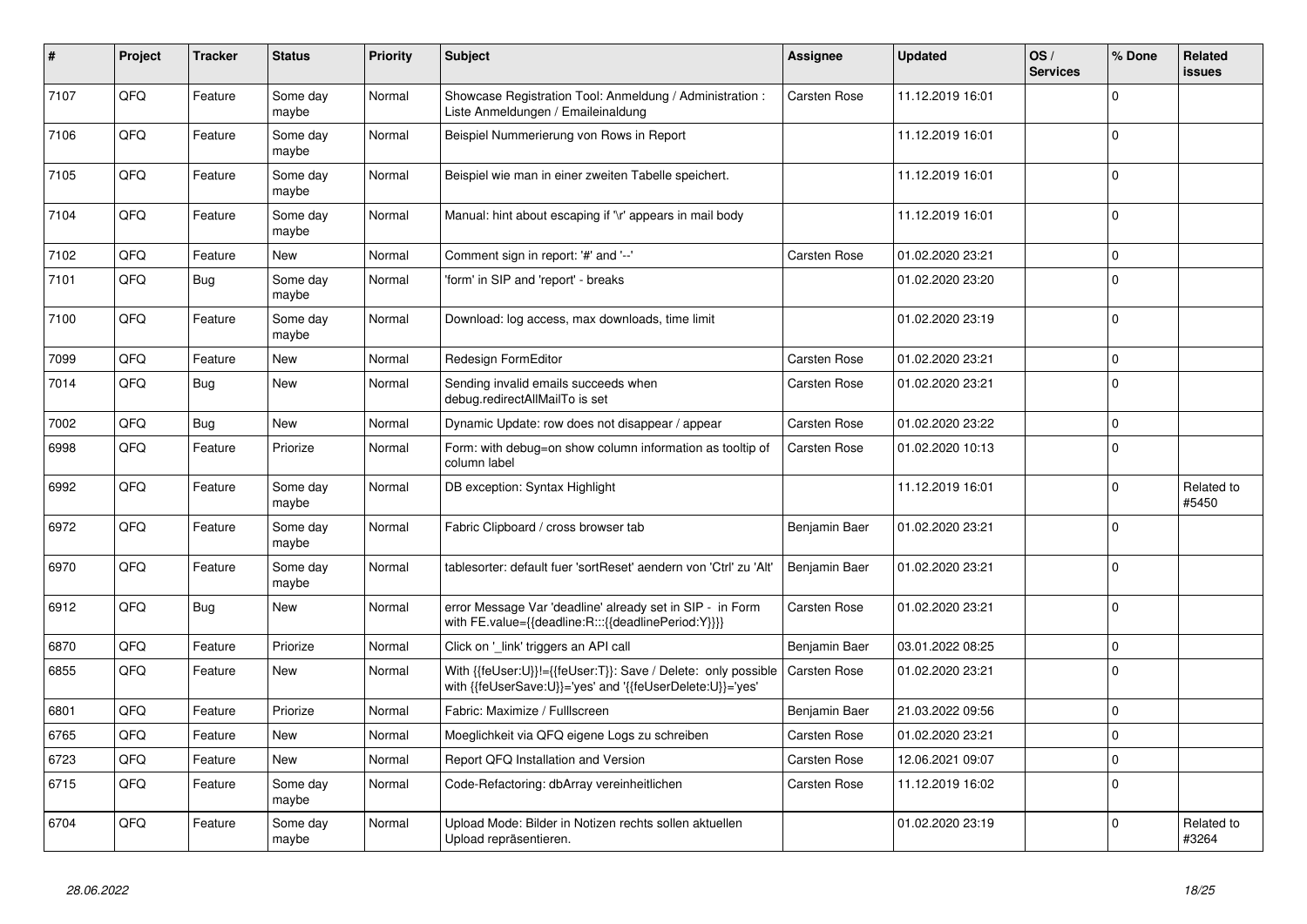| #    | Project | <b>Tracker</b> | <b>Status</b>     | <b>Priority</b> | <b>Subject</b>                                                                                        | <b>Assignee</b>     | <b>Updated</b>   | OS/<br><b>Services</b> | % Done      | Related<br><b>issues</b>                    |
|------|---------|----------------|-------------------|-----------------|-------------------------------------------------------------------------------------------------------|---------------------|------------------|------------------------|-------------|---------------------------------------------|
| 6677 | QFQ     | <b>Bug</b>     | <b>New</b>        | Normal          | Error message FE Action Element: no/wrong FE reference<br>who cause the problem.                      | Carsten Rose        | 01.02.2020 23:21 |                        | $\Omega$    |                                             |
| 6602 | QFQ     | Feature        | <b>New</b>        | Normal          | Formlet: in Report auf Mausklick ein mini-form oeffnen                                                | <b>Carsten Rose</b> | 11.12.2019 16:16 |                        | $\mathbf 0$ |                                             |
| 6594 | QFQ     | Feature        | New               | Normal          | Excel: on download, check if there is a valid sip                                                     | <b>Carsten Rose</b> | 01.02.2020 23:21 |                        | $\mathbf 0$ |                                             |
| 6574 | QFQ     | <b>Bug</b>     | Priorize          | Normal          | qfq.log: Fehlermeldung wurde angezeigt, aber nicht geloggt                                            | <b>Carsten Rose</b> | 01.02.2020 10:13 |                        | $\mathbf 0$ |                                             |
| 6566 | QFQ     | Bug            | Priorize          | Normal          | Link Function 'delete': provided parameter missing on page<br>reload                                  | Benjamin Baer       | 03.01.2022 08:08 |                        | $\pmb{0}$   |                                             |
| 6515 | QFQ     | Feature        | Some day<br>maybe | Normal          | Formular: Felder dynamisch ein/ausblenden                                                             |                     | 11.12.2019 16:02 |                        | $\Omega$    |                                             |
| 6483 | QFQ     | <b>Bug</b>     | <b>New</b>        | Normal          | R Store funktioniert nicht bei 'Report Notation' im FE                                                | <b>Carsten Rose</b> | 01.02.2020 23:21 |                        | $\mathbf 0$ |                                             |
| 6462 | QFQ     | <b>Bug</b>     | New               | Normal          | File Upload: Nutzlose Fehlermeldung wenn Datei zu gross                                               | Carsten Rose        | 01.02.2020 23:21 |                        | $\mathbf 0$ | Related to<br>#6139                         |
| 6437 | QFQ     | Feature        | New               | Normal          | Neuer Mode Button bei FormElementen                                                                   | Carsten Rose        | 01.02.2020 23:21 |                        | $\mathbf 0$ | Related to<br>#9668.<br>Blocked by<br>#9678 |
| 6299 | QFQ     | Feature        | Some day<br>maybe | Normal          | Attack detection: log table with invalid SIP access                                                   |                     | 11.12.2019 16:02 |                        | $\mathbf 0$ | Related to<br>#3947                         |
| 6292 | QFQ     | Feature        | <b>New</b>        | Normal          | Download: File speichern mit Hash aber original Filename in<br>der Datenbank vermerken fuer Downloads | <b>Carsten Rose</b> | 01.02.2020 23:21 |                        | $\mathbf 0$ |                                             |
| 6289 | QFQ     | Feature        | New               | Normal          | Form: Log                                                                                             | <b>Carsten Rose</b> | 01.02.2020 23:21 |                        | $\mathbf 0$ |                                             |
| 6288 | QFQ     | Feature        | Some day<br>maybe | Normal          | Best Practice: Erklaeren wie man ein Formular ganz in<br>'weiss' erstellen kann                       |                     | 11.12.2019 16:02 |                        | $\mathbf 0$ |                                             |
| 6261 | QFQ     | Feature        | <b>New</b>        | Normal          | Persistent SIP                                                                                        | <b>Carsten Rose</b> | 12.06.2021 09:07 |                        | $\Omega$    | Related to<br>#10819                        |
| 6250 | QFQ     | Feature        | In Progress       | Normal          | Enhance layout: a) Subrecord, b) Subrecord-Title                                                      | <b>Carsten Rose</b> | 01.02.2020 23:22 |                        | $\mathbf 0$ | Related to<br>#5391                         |
| 6224 | QFQ     | Feature        | Priorize          | Normal          | Dynamic update: fade in/out fields                                                                    | Benjamin Baer       | 21.03.2022 09:50 |                        | $\mathbf 0$ |                                             |
| 6140 | QFQ     | <b>Bug</b>     | Priorize          | Normal          | QFQ DnD Sort: Locked fields                                                                           | Benjamin Baer       | 21.03.2022 09:56 |                        | $\mathbf 0$ |                                             |
| 6084 | QFQ     | Feature        | Some day<br>maybe | Normal          | New escape type: 'D' - convert date                                                                   |                     | 01.02.2020 23:19 |                        | $\mathbf 0$ |                                             |
| 6083 | QFQ     | Feature        | Some day<br>maybe | Normal          | Dynamic Update: Value Check via SQL                                                                   |                     | 11.12.2019 16:02 |                        | $\mathbf 0$ |                                             |
| 5991 | QFQ     | Bug            | Some day<br>maybe | Normal          | URLs with ' ' or long parameter are problematic                                                       | Carsten Rose        | 01.02.2020 23:19 |                        | $\mathbf 0$ |                                             |
| 5983 | QFQ     | Feature        | Some day<br>maybe | Normal          | Form Submit (save & update): normalize date/-time FE                                                  | <b>Carsten Rose</b> | 01.02.2020 23:19 |                        | $\Omega$    |                                             |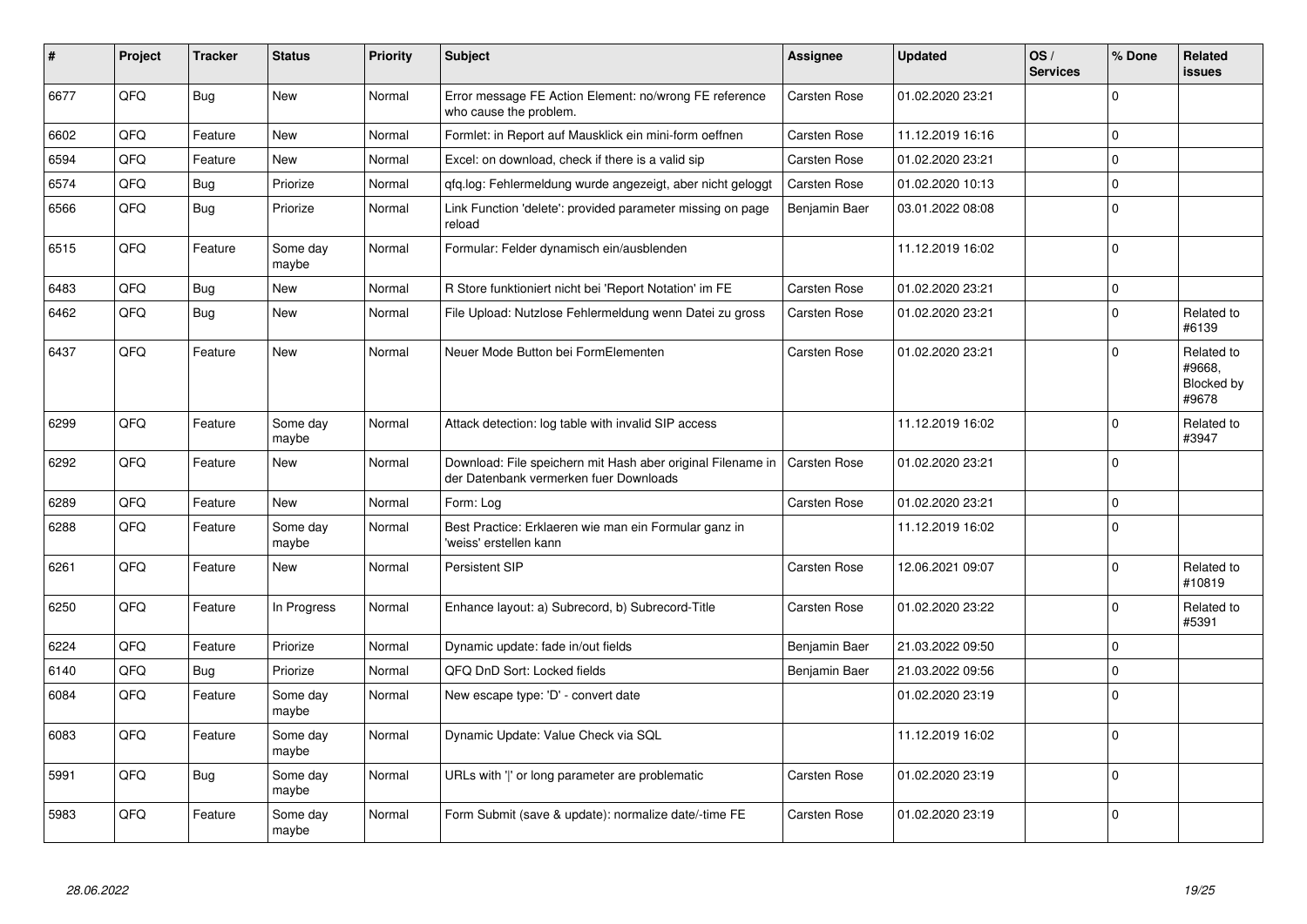| #    | Project | <b>Tracker</b> | <b>Status</b>     | <b>Priority</b> | <b>Subject</b>                                                                    | <b>Assignee</b> | <b>Updated</b>   | OS/<br><b>Services</b> | % Done      | <b>Related</b><br>issues                    |
|------|---------|----------------|-------------------|-----------------|-----------------------------------------------------------------------------------|-----------------|------------------|------------------------|-------------|---------------------------------------------|
| 5942 | QFQ     | Feature        | Priorize          | Normal          | 'L' and 'type': append to links, generate via '_link' by using<br>'u:' .          | Carsten Rose    | 01.02.2020 10:13 |                        | $\Omega$    |                                             |
| 5923 | QFQ     | Feature        | Some day<br>maybe | Normal          | fillStoreSystemBySqlLate                                                          |                 | 01.02.2020 23:19 |                        | $\Omega$    |                                             |
| 5895 | QFQ     | Feature        | Some day<br>maybe | Normal          | Tutorial: List of all QFQ Features                                                |                 | 01.02.2020 23:19 |                        | $\Omega$    |                                             |
| 5894 | QFQ     | Feature        | Feedback          | Normal          | Typeahead in Report: show/hide rows dynamically                                   | Carsten Rose    | 18.02.2022 08:50 |                        | $\Omega$    | Related to<br>#5893,<br>Related to<br>#5885 |
| 5893 | QFQ     | Feature        | Some day<br>maybe | Normal          | Edit on double-click                                                              |                 | 01.02.2020 23:19 |                        | $\Omega$    | Related to<br>#5894                         |
| 5892 | QFQ     | Feature        | Some day<br>maybe | Normal          | QFQ should use T3 API to manipulate FE GROUP<br>membership                        |                 | 01.02.2020 23:20 |                        | $\mathbf 0$ |                                             |
| 5877 | QFQ     | <b>Bug</b>     | Some day<br>maybe | Normal          | FE.type=note:bsColumn strange behaviour                                           |                 | 01.02.2020 23:19 |                        | $\Omega$    |                                             |
| 5852 | QFQ     | Feature        | Some day<br>maybe | Normal          | Logging: mail.log / sql.log - im FE anzeigen und via AJAX<br>aktualisieren        | Carsten Rose    | 01.02.2020 23:19 |                        | $\Omega$    | Related to<br>#5885                         |
| 5851 | QFQ     | Feature        | Some day<br>maybe | Normal          | Queue System implementieren: MQTT, RabbitMQ                                       |                 | 01.02.2020 23:20 |                        | $\Omega$    | Related to<br>#5715                         |
| 5850 | QFQ     | Feature        | Some day<br>maybe | Normal          | Deployment: In QFQ Doc best practice fuer zeitgemaesses<br>Deployment beschreiben |                 | 01.02.2020 23:20 |                        | $\Omega$    |                                             |
| 5805 | QFQ     | Feature        | Some day<br>maybe | Normal          | TypeAHead SQL value instead of key stored                                         |                 | 01.02.2020 23:19 |                        | $\Omega$    | Related to<br>#5444                         |
| 5783 | QFQ     | Feature        | Some day<br>maybe | Normal          | <b>BPMN View/Edit</b>                                                             |                 | 11.12.2019 16:02 |                        | $\Omega$    |                                             |
| 5782 | QFQ     | Feature        | New               | Normal          | NextCloud API                                                                     | Carsten Rose    | 01.02.2020 10:02 |                        | $\mathbf 0$ |                                             |
| 5768 | QFQ     | Bug            | Some day<br>maybe | Normal          | '{{pageLanguage:T}}' missing if QFQ is called via api                             | Carsten Rose    | 01.02.2020 23:19 |                        | $\Omega$    |                                             |
| 5706 | QFQ     | Bug            | Some day<br>maybe | Normal          | upload: fileDestination needs to be sanatized                                     | Carsten Rose    | 01.02.2020 23:19 |                        | $\Omega$    |                                             |
| 5695 | QFQ     | Feature        | In Progress       | Normal          | Multiform                                                                         | Carsten Rose    | 02.01.2021 18:38 |                        | $\mathbf 0$ |                                             |
| 5665 | QFQ     | Feature        | Some day<br>maybe | Normal          | Versuch das '{{!' nicht mehr noetig ist.                                          | Carsten Rose    | 01.02.2020 23:20 |                        | $\Omega$    | Related to<br>#7432,<br>Related to<br>#7434 |
| 5579 | QFQ     | Feature        | Some day<br>maybe | Normal          | Enhance Doc / Presentation: variable type 'link column type'                      | Carsten Rose    | 01.02.2020 23:19 |                        | $\Omega$    |                                             |
| 5576 | QFQ     | <b>Bug</b>     | New               | Normal          | Using MySQL 'DROP' requires privilege - wich is not really<br>necessary.          | Carsten Rose    | 01.02.2020 23:21 |                        | 0           |                                             |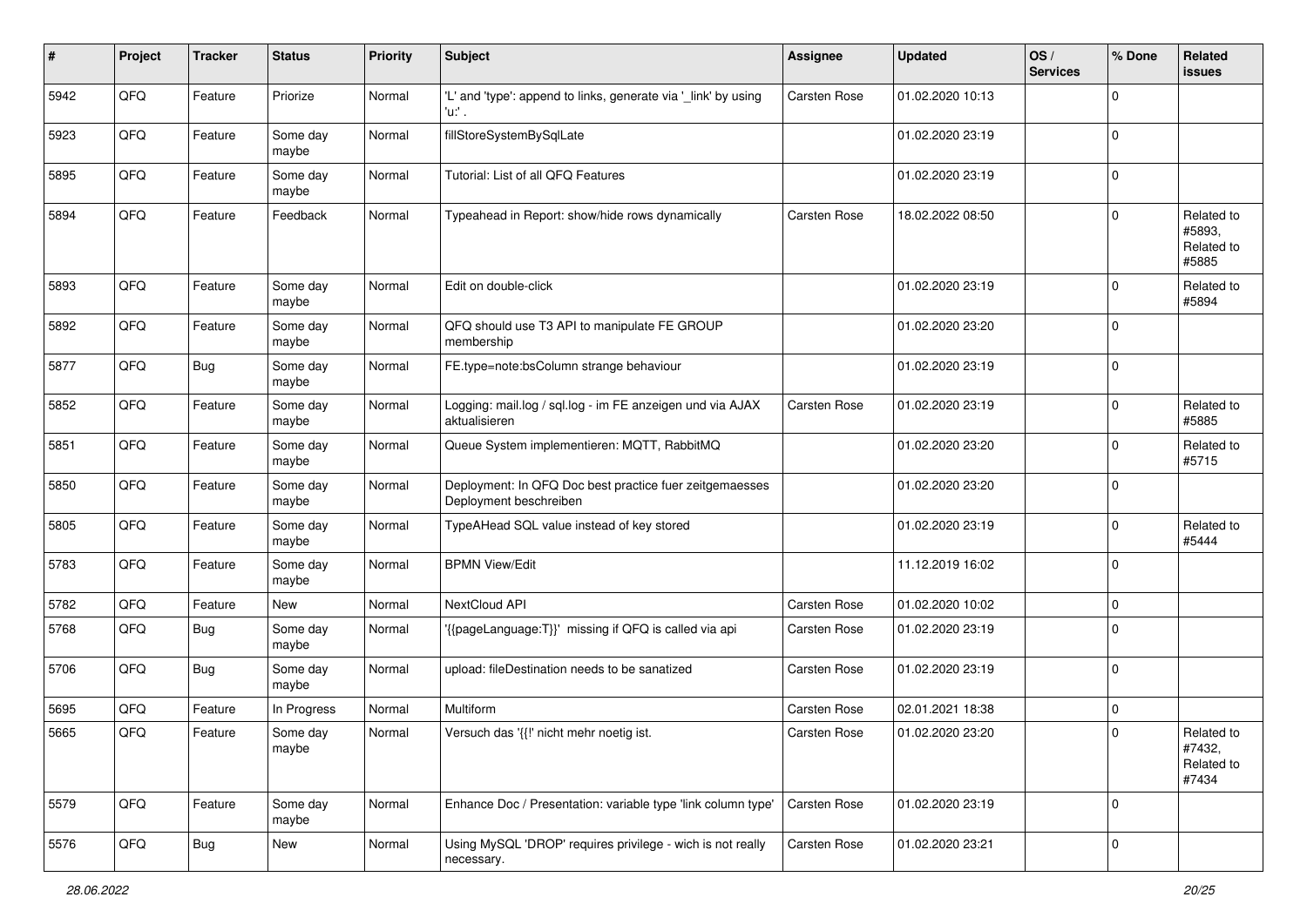| ∦    | Project | <b>Tracker</b> | <b>Status</b>     | <b>Priority</b> | <b>Subject</b>                                                                                                       | <b>Assignee</b> | <b>Updated</b>   | OS/<br><b>Services</b> | % Done      | Related<br>issues                           |
|------|---------|----------------|-------------------|-----------------|----------------------------------------------------------------------------------------------------------------------|-----------------|------------------|------------------------|-------------|---------------------------------------------|
| 5562 | QFQ     | Feature        | Priorize          | Normal          | Drag'n'Drop fuer Uploads                                                                                             | Benjamin Baer   | 21.03.2022 09:52 |                        | $\mathbf 0$ | Related to<br>#9706                         |
| 5559 | QFQ     | <b>Bug</b>     | <b>New</b>        | Normal          | FE.type = Upload: 'accept' might contain variables                                                                   | Carsten Rose    | 11.05.2020 21:23 |                        | $\mathbf 0$ |                                             |
| 5557 | QFQ     | Bug            | Some day<br>maybe | Normal          | Form load: STORE_RECORD filled, but should be empty                                                                  | Carsten Rose    | 01.02.2020 23:19 |                        | $\Omega$    |                                             |
| 5548 | QFQ     | Feature        | Some day<br>maybe | Normal          | 801 Textfiles/Scriptfiles als Thumbnail                                                                              | Carsten Rose    | 07.03.2022 16:26 |                        | $\mathbf 0$ |                                             |
| 5480 | QFQ     | Feature        | Some day<br>maybe | Normal          | QFQ: Dokumentation mit Screenshots versehen                                                                          | Carsten Rose    | 01.02.2020 23:20 |                        | $\Omega$    | Related to<br>#9879                         |
| 5455 | QFQ     | Feature        | Some day<br>maybe | Normal          | Mail Redirects grld abhaengig                                                                                        |                 | 01.02.2020 23:20 |                        | $\mathbf 0$ |                                             |
| 5452 | QFQ     | Feature        | Some day<br>maybe | Normal          | Thumbnails from PDF: bad quality                                                                                     |                 | 01.02.2020 23:20 |                        | $\mathbf 0$ |                                             |
| 5428 | QFQ     | Feature        | Some day<br>maybe | Normal          | secure thumbnail: late render on access.                                                                             | Carsten Rose    | 01.02.2020 23:20 |                        | $\mathbf 0$ |                                             |
| 5389 | QFQ     | Feature        | Some day<br>maybe | Normal          | QFQ Design: Multline label / note                                                                                    | Benjamin Baer   | 01.02.2020 23:19 |                        | $\mathbf 0$ |                                             |
| 5366 | QFQ     | Feature        | Priorize          | Normal          | Saving with keyboard shortcuts                                                                                       | Benjamin Baer   | 21.03.2022 09:47 |                        | $\mathbf 0$ |                                             |
| 5345 | QFQ     | Feature        | New               | Normal          | Report: UPDATE / INSERT / DELETE statements should<br>trigger subqueries, depending on the result.                   | Carsten Rose    | 27.05.2020 16:11 |                        | $\Omega$    |                                             |
| 5342 | QFQ     | Feature        | Some day<br>maybe | Normal          | link - with HTML Attributes                                                                                          |                 | 01.02.2020 23:20 |                        | $\mathbf 0$ | Related to<br>#14077                        |
| 5305 | QFQ     | Bug            | <b>New</b>        | Normal          | Upload FormElement: nicht disabled by readonly Form                                                                  | Carsten Rose    | 16.06.2021 13:43 |                        | $\Omega$    | Related to<br>#9347,<br>Related to<br>#9834 |
| 5160 | QFQ     | Feature        | Some day<br>maybe | Normal          | QFQ collaborative / together.js, ShareJS, y-js, collaborative,                                                       |                 | 11.12.2019 16:02 |                        | $\mathbf 0$ |                                             |
| 5132 | QFQ     | Feature        | Some day<br>maybe | Normal          | Error Message sendmail missing attachment: more details                                                              | Carsten Rose    | 01.02.2020 23:19 |                        | $\mathbf 0$ |                                             |
| 5131 | QFQ     | Feature        | New               | Normal          | Activate Spin Gear ('wait/busy' indicator) via LINK attribute                                                        | Carsten Rose    | 01.02.2020 23:21 |                        | $\mathbf 0$ |                                             |
| 5129 | QFQ     | Feature        | Some day<br>maybe | Normal          | Reports: SQL fuer x Achse und y Achse                                                                                |                 | 11.12.2019 16:02 |                        | $\mathbf 0$ |                                             |
| 5024 | QFQ     | Feature        | Some day<br>maybe | Normal          | Fabric: Generate PDF with edits                                                                                      | Benjamin Baer   | 01.02.2020 23:20 |                        | $\mathbf 0$ | Related to<br>#10704                        |
| 5021 | QFQ     | <b>Bug</b>     | Some day<br>maybe | Normal          | FE.typ=extra - during save displays error 'datum2' already<br>filled in STORE_SIP - the value is stored nevertheless | Carsten Rose    | 01.02.2020 23:19 |                        | $\mathbf 0$ | Related to<br>#3875                         |
| 4974 | QFQ     | Feature        | Some day<br>maybe | Normal          | Long polling - inform all listening clients of changes                                                               |                 | 11.12.2019 16:02 |                        | $\mathbf 0$ |                                             |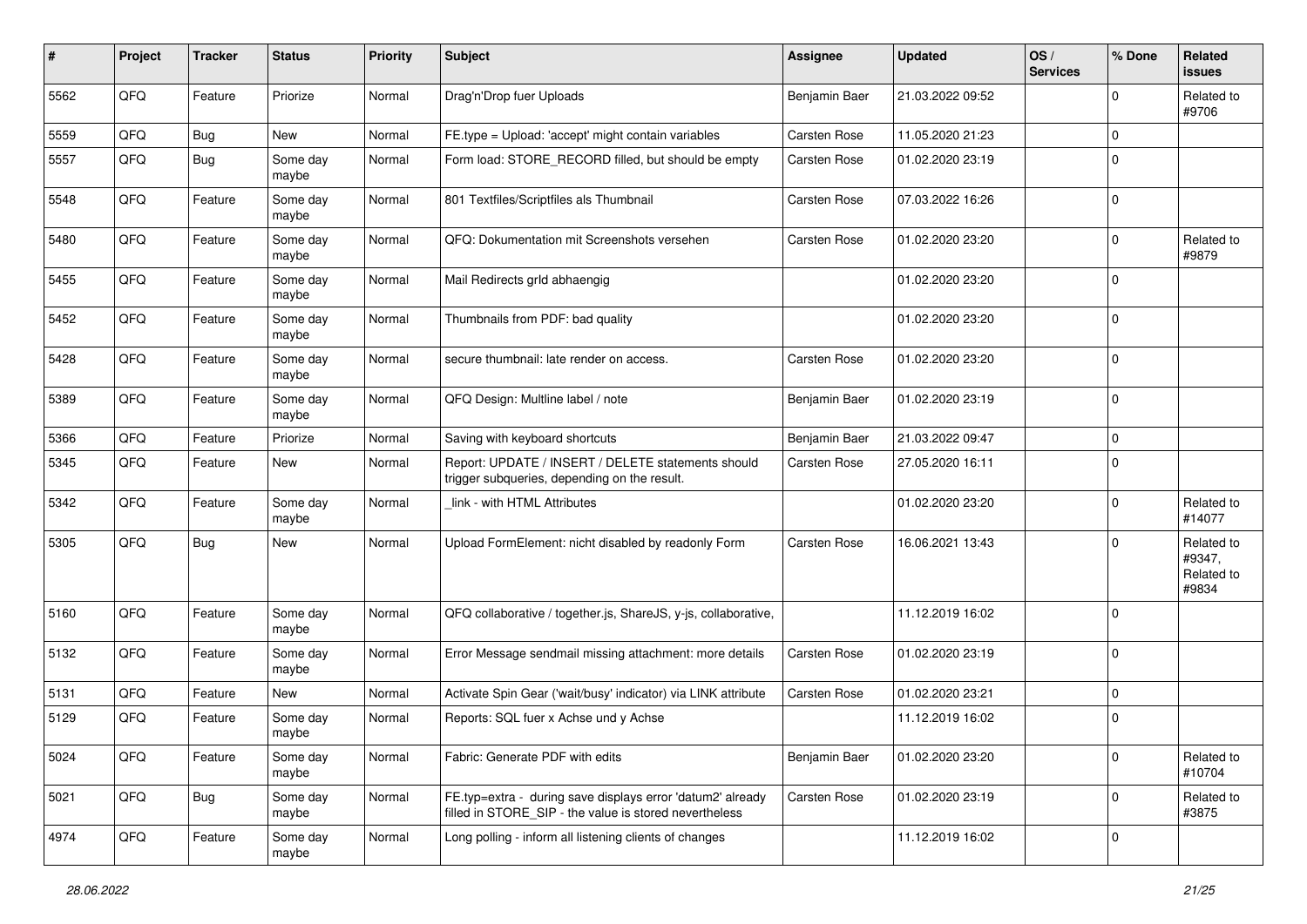| ∦    | Project | <b>Tracker</b> | <b>Status</b>     | <b>Priority</b> | <b>Subject</b>                                                                                                                                                | <b>Assignee</b> | <b>Updated</b>   | OS/<br><b>Services</b> | % Done      | Related<br>issues                              |
|------|---------|----------------|-------------------|-----------------|---------------------------------------------------------------------------------------------------------------------------------------------------------------|-----------------|------------------|------------------------|-------------|------------------------------------------------|
| 4956 | QFQ     | Feature        | Some day<br>maybe | Normal          | Sendmail: Benutzerdefinierte Headers                                                                                                                          | Carsten Rose    | 11.12.2019 16:02 |                        | $\Omega$    |                                                |
| 4872 | QFQ     | Feature        | Some day<br>maybe | Normal          | Fields of Typo3 page available in STORE_TYPO3                                                                                                                 | Carsten Rose    | 01.02.2020 23:19 |                        | $\mathbf 0$ |                                                |
| 4869 | QFQ     | Feature        | Some day<br>maybe | Normal          | Dynamic Update (show, hide, readonly?, required?) for<br><b>Template Group Elements</b>                                                                       | Carsten Rose    | 01.02.2020 23:19 |                        | $\mathbf 0$ | Related to<br>#4865                            |
| 4839 | QFQ     | Feature        | Some day<br>maybe | Normal          | qfq-handle in <head> Abschnitt</head>                                                                                                                         | Carsten Rose    | 11.12.2019 16:02 |                        | $\mathbf 0$ |                                                |
| 4816 | QFQ     | Feature        | Some day<br>maybe | Normal          | Templates for QFQ Reports (Tables, Radios, )                                                                                                                  |                 | 01.02.2020 23:20 |                        | $\mathbf 0$ |                                                |
| 4771 | QFQ     | <b>Bug</b>     | Some day<br>maybe | Normal          | qfq: select-down-values empty after save (edit-form for<br>program administrators)                                                                            | Carsten Rose    | 01.02.2020 23:20 |                        | $\mathbf 0$ | Related to<br>#4549, Has<br>duplicate<br>#4282 |
| 4757 | QFQ     | Feature        | Some day<br>maybe | Normal          | Test subrecord: download links ok? Links ok?                                                                                                                  | Carsten Rose    | 01.02.2020 23:20 |                        | $\mathbf 0$ |                                                |
| 4756 | QFQ     | Bug            | New               | Normal          | Form dirty even nothing changes                                                                                                                               | Carsten Rose    | 11.12.2019 16:16 |                        | $\mathbf 0$ |                                                |
| 4719 | QFQ     | Feature        | Some day<br>maybe | Normal          | Custom Message in Client in case of 'Browser tab close,<br>modification will be lost'                                                                         |                 | 01.02.2020 23:20 |                        | $\Omega$    |                                                |
| 4659 | QFQ     | Bug            | Some day<br>maybe | Normal          | infoButtonExtra                                                                                                                                               | Carsten Rose    | 01.02.2020 23:20 |                        | $\mathbf 0$ |                                                |
| 4652 | QFQ     | Feature        | Some day<br>maybe | Normal          | UZH CD: Weiterleitung auf benutzerdefinierte 403/404 Seite                                                                                                    | Carsten Rose    | 01.02.2020 23:20 |                        | $\mathbf 0$ |                                                |
| 4651 | QFQ     | <b>Bug</b>     | Some day<br>maybe | Normal          | "Loading document" Modal wird angezeigt bei uzhcd type=2<br>Ansicht                                                                                           | Carsten Rose    | 01.02.2020 23:20 |                        | $\mathbf 0$ |                                                |
| 4650 | QFQ     | Feature        | Some day<br>maybe | Normal          | Convert html to doc/rtf                                                                                                                                       | Carsten Rose    | 01.02.2020 23:20 |                        | $\mathbf 0$ | Related to<br>#10704                           |
| 4640 | QFQ     | Feature        | Some day<br>maybe | Normal          | Rename System Forms                                                                                                                                           |                 | 01.02.2020 23:20 |                        | $\mathbf 0$ |                                                |
| 4627 | QFQ     | Feature        | Some day<br>maybe | Normal          | dbupdate: all tables - check 'create', 'modified' if it is possible<br>to change to default 'CURRENT_TIMESTAMP' and modified<br>'ON UPDATE CURRENT_TIMESTAMP' |                 | 01.02.2020 23:20 |                        | $\mathbf 0$ |                                                |
| 4626 | QFQ     | Feature        | Some day<br>maybe | Normal          | Mobile View: 'classBody=qfq-form-right' makes no sense                                                                                                        |                 | 01.02.2020 23:20 |                        | $\mathbf 0$ |                                                |
| 4606 | QFO     | Feature        | Some day<br>maybe | Normal          | link: qualifier to render bootstrap button                                                                                                                    | Carsten Rose    | 01.02.2020 23:19 |                        | $\mathbf 0$ |                                                |
| 4583 | QFO     | <b>Bug</b>     | Some day<br>maybe | Normal          | Dynamic Update bei TypeAhead Feldern                                                                                                                          | Carsten Rose    | 01.02.2020 23:19 |                        | $\mathbf 0$ |                                                |
| 4551 | QFQ     | Feature        | Some day<br>maybe | Normal          | Set 'pills' via dynamicUpdate to show/hide/disabled                                                                                                           |                 | 01.02.2020 23:20 |                        | $\pmb{0}$   | Related to<br>#3752                            |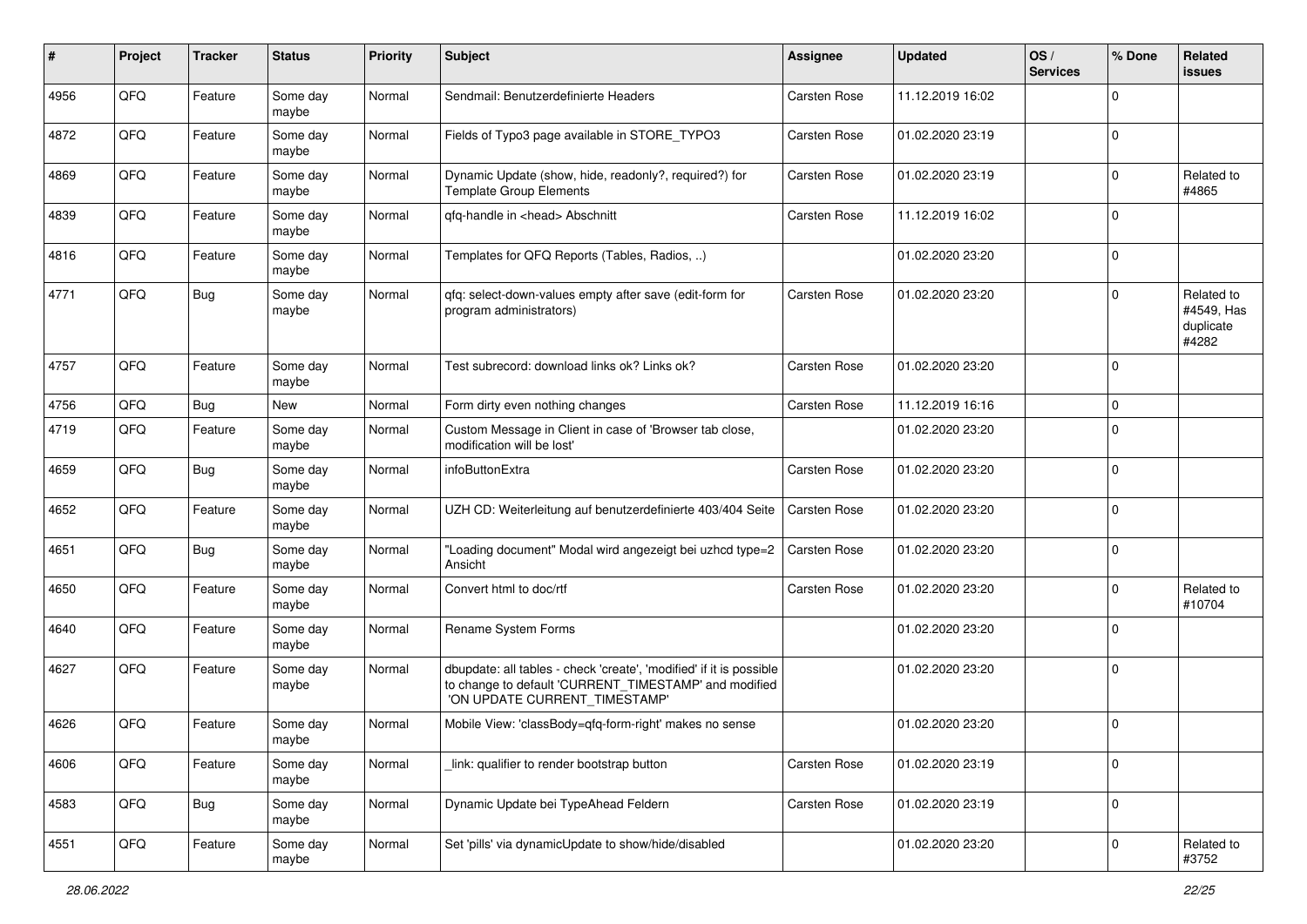| ∦    | Project | <b>Tracker</b> | <b>Status</b>     | <b>Priority</b> | <b>Subject</b>                                                                                         | <b>Assignee</b> | <b>Updated</b>   | OS/<br><b>Services</b> | % Done      | <b>Related</b><br>issues                    |
|------|---------|----------------|-------------------|-----------------|--------------------------------------------------------------------------------------------------------|-----------------|------------------|------------------------|-------------|---------------------------------------------|
| 4549 | QFQ     | Bug            | Some day<br>maybe | Normal          | TemplateGroups: FE.type SELECT loose selected value<br>after save                                      | Carsten Rose    | 01.02.2020 23:20 |                        | $\Omega$    | Related to<br>#4548.<br>Related to<br>#4771 |
| 4546 | QFQ     | Bug            | Some day<br>maybe | Normal          | NH: SIP storage is destroyed                                                                           |                 | 01.02.2020 23:20 |                        | $\Omega$    |                                             |
| 4536 | QFQ     | Feature        | Some day<br>maybe | Normal          | FE upload: problem with delete if mutliple uploads an<br>FE.name="                                     |                 | 01.02.2020 23:20 |                        | $\Omega$    |                                             |
| 4528 | QFQ     | Bug            | Some day<br>maybe | Normal          | extraButtonLock mit SQLAhead Bug                                                                       | Carsten Rose    | 01.02.2020 23:19 |                        | $\mathbf 0$ |                                             |
| 4457 | QFQ     | <b>Bug</b>     | Priorize          | Normal          | typeahead: pressing return to select an item, saves the form<br>and closes the form.                   | Benjamin Baer   | 03.01.2022 08:01 |                        | $\Omega$    | Related to<br>#4398                         |
| 4454 | QFQ     | <b>Bug</b>     | Some day<br>maybe | Normal          | Required Elements: multiple elements in a row - whole row<br>marked if only one input is empty.        | Benjamin Baer   | 01.02.2020 23:20 |                        | $\Omega$    |                                             |
| 4446 | QFQ     | Feature        | Some day<br>maybe | Normal          | New FE get same feldContainerId as last modifed FE                                                     |                 | 01.02.2020 23:20 |                        | $\Omega$    |                                             |
| 4445 | QFQ     | Feature        | Some day<br>maybe | Normal          | template group: Option to simulate fieldset                                                            |                 | 28.06.2021 14:11 |                        | $\Omega$    |                                             |
| 4444 | QFQ     | Feature        | Some day<br>maybe | Normal          | FE.type=upload: detect mime type                                                                       |                 | 11.12.2019 16:02 |                        | $\Omega$    | Related to<br>#4303                         |
| 4443 | QFQ     | Feature        | Some day<br>maybe | Normal          | Form: multiple secondary tables                                                                        |                 | 01.02.2020 23:20 |                        | $\Omega$    |                                             |
| 4442 | QFQ     | Feature        | Some day<br>maybe | Normal          | Special Column Name: _link - new symbol G (Glyph) to<br>choose any available symbol                    |                 | 11.12.2019 16:02 |                        | $\mathbf 0$ |                                             |
| 4441 | QFQ     | Bug            | Some day<br>maybe | Normal          | \$_SERVER Vars sollten nur aus dem Store genommen<br>werden - Code entsprechend anpassen.              |                 | 11.12.2019 16:02 |                        | $\Omega$    |                                             |
| 4440 | QFQ     | Feature        | Some day<br>maybe | Normal          | Manual.rst: explain how to. expand PHP Session to 4h                                                   |                 | 11.12.2019 16:02 |                        | $\Omega$    |                                             |
| 4439 | QFQ     | Feature        | Some day<br>maybe | Normal          | Log: report all actions fired by an FE Element, incl. the<br>original directive (slaveld, sqllnsert, ) |                 | 01.02.2020 23:20 |                        | $\Omega$    | Related to<br>#4432,<br>Related to<br>#5458 |
| 4435 | QFQ     | Feature        | Some day<br>maybe | Normal          | Report: striptags - specify allowed tags                                                               |                 | 01.02.2020 23:20 |                        | $\Omega$    |                                             |
| 4433 | QFO     | Feature        | Some day<br>maybe | Normal          | Log when SIP will be destroyed by QFQ for any (security)<br>reason                                     |                 | 01.02.2020 23:20 |                        | 0           | Related to<br>#4432,<br>Related to<br>#5458 |
| 4420 | QFO     | Feature        | Some day<br>maybe | Normal          | Client: Local Storage - store the changes of a form, local in<br>the browser.                          | Benjamin Baer   | 11.12.2019 16:02 |                        | 0           |                                             |
| 4413 | QFQ     | Feature        | New               | Normal          | fieldset: show/hidden, modeSql, dynamicUpdate                                                          | Carsten Rose    | 09.02.2022 15:19 |                        | $\pmb{0}$   |                                             |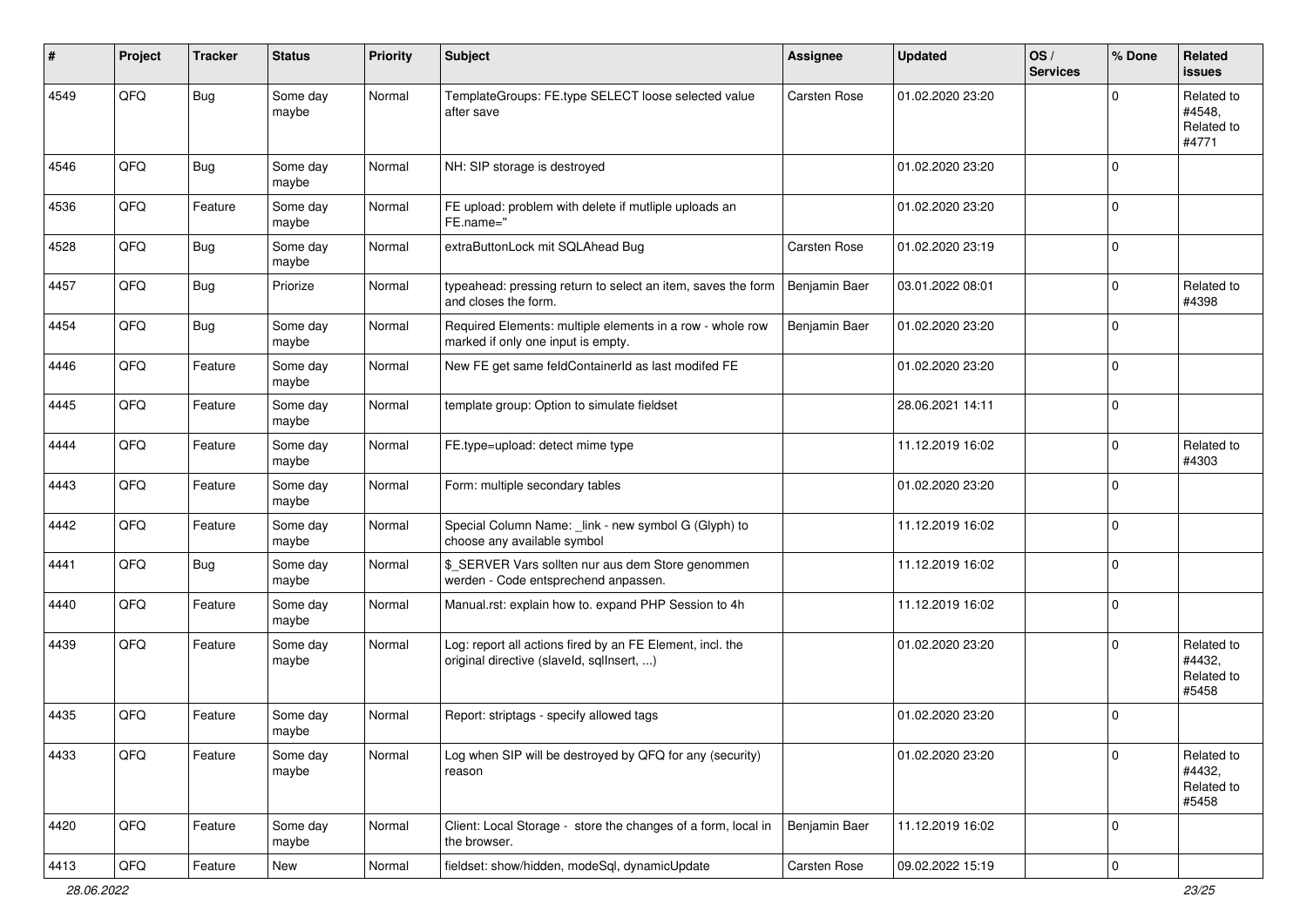| #    | Project | <b>Tracker</b> | <b>Status</b>     | <b>Priority</b> | <b>Subject</b>                                                                                                                                           | Assignee      | <b>Updated</b>   | OS/<br><b>Services</b> | % Done      | Related<br><b>issues</b>                    |
|------|---------|----------------|-------------------|-----------------|----------------------------------------------------------------------------------------------------------------------------------------------------------|---------------|------------------|------------------------|-------------|---------------------------------------------|
| 4398 | QFQ     | Bug            | Some day<br>maybe | Normal          | Typeahead: mouse click in a prefilled input opens a single<br>item dropdown with the current value - click on it seems to<br>set the value, not the key. | Benjamin Baer | 01.02.2020 23:20 |                        | $\Omega$    | Related to<br>#4457                         |
| 4365 | QFQ     | Feature        | Some day<br>maybe | Normal          | Multi Language: new way of config                                                                                                                        | Carsten Rose  | 01.02.2020 23:20 |                        | $\Omega$    |                                             |
| 4349 | QFQ     | Feature        | Some day<br>maybe | Normal          | link download: downloaded external URL to<br>deliver/concatenate - check mimetipe and handle it correctly                                                | Carsten Rose  | 11.12.2019 16:02 |                        | $\Omega$    |                                             |
| 4343 | QFQ     | Feature        | Some day<br>maybe | Normal          | Link: Classifier to add 'attributes'                                                                                                                     | Carsten Rose  | 01.02.2020 23:20 |                        | $\Omega$    | Related to<br>#14077                        |
| 4330 | QFQ     | Feature        | Some day<br>maybe | Normal          | Error Message: report missing {{ / }} in sqlUpdate, sqlInsert,<br>sqlDelete, sqlAfter, sqlBefore in FE action elements.                                  | Carsten Rose  | 01.02.2020 23:20 |                        | $\Omega$    |                                             |
| 4328 | QFQ     | Bug            | Some day<br>maybe | Normal          | Error Message: Show FE name/number on problems in FE                                                                                                     | Carsten Rose  | 01.02.2020 23:20 |                        | $\Omega$    |                                             |
| 4293 | QFQ     | Bug            | Some day<br>maybe | Normal          | Download broken if token 'd:' is missing - but no error<br>message                                                                                       | Carsten Rose  | 11.12.2019 16:03 |                        | $\mathbf 0$ | Related to<br>#7514                         |
| 4259 | QFQ     | Feature        | Some day<br>maybe | Normal          | Instant trigger a cron job                                                                                                                               | Carsten Rose  | 11.12.2019 16:03 |                        | $\Omega$    |                                             |
| 4250 | QFQ     | Feature        | New               | Normal          | AutoCron in QFQ via PHP                                                                                                                                  | Carsten Rose  | 01.02.2020 23:21 |                        | $\Omega$    | Related to<br>#3292,<br>Related to<br>#3291 |
| 4197 | QFQ     | Feature        | Some day<br>maybe | Normal          | Unit Test fuer JSON Stream von QuickFormQuery.php ><br>doForm()                                                                                          | Carsten Rose  | 11.12.2019 16:03 |                        | $\Omega$    |                                             |
| 4194 | QFQ     | Feature        | In Progress       | Normal          | Bootstrap 4 ist jetzt offiziel                                                                                                                           |               | 03.05.2021 20:47 |                        | $\Omega$    | Related to<br>#10114                        |
| 4138 | QFQ     | Bug            | Some day<br>maybe | Normal          | style fehlt                                                                                                                                              |               | 11.12.2019 16:03 |                        | $\Omega$    |                                             |
| 4122 | QFQ     | Bug            | Some day<br>maybe | Normal          | file: Render Mode hat keinen Effekt                                                                                                                      |               | 11.12.2019 16:03 |                        | $\Omega$    |                                             |
| 4092 | QFQ     | Bug            | Some day<br>maybe | Normal          | 1) Logging verbessern wann welches FE warum<br>ausgefuehrt wird, 2) Documentation: Best Practice Template<br>Group                                       | Carsten Rose  | 01.02.2020 23:19 |                        | $\Omega$    | Related to<br>#3504                         |
| 4082 | QFQ     | Feature        | New               | Normal          | Dynamic Update: modeSql - useful default                                                                                                                 | Carsten Rose  | 01.02.2020 23:22 |                        | $\mathbf 0$ |                                             |
| 4050 | QFQ     | Feature        | New               | Normal          | sql.log: 1) FormElement ID which causes a specific action,<br>2) Result in the same row.                                                                 | Carsten Rose  | 15.04.2020 11:35 |                        | $\Omega$    | Related to<br>#5458                         |
| 4027 | QFQ     | Feature        | Some day<br>maybe | Normal          | Missing: orange 'check' / 'bullet'                                                                                                                       |               | 11.12.2019 16:03 |                        | $\mathbf 0$ |                                             |
| 4026 | QFQ     | Feature        | Some day<br>maybe | Normal          | sqlLog.sql: log number of FE.id                                                                                                                          | Carsten Rose  | 11.12.2019 16:03 |                        | $\Omega$    | Related to<br>#5458                         |